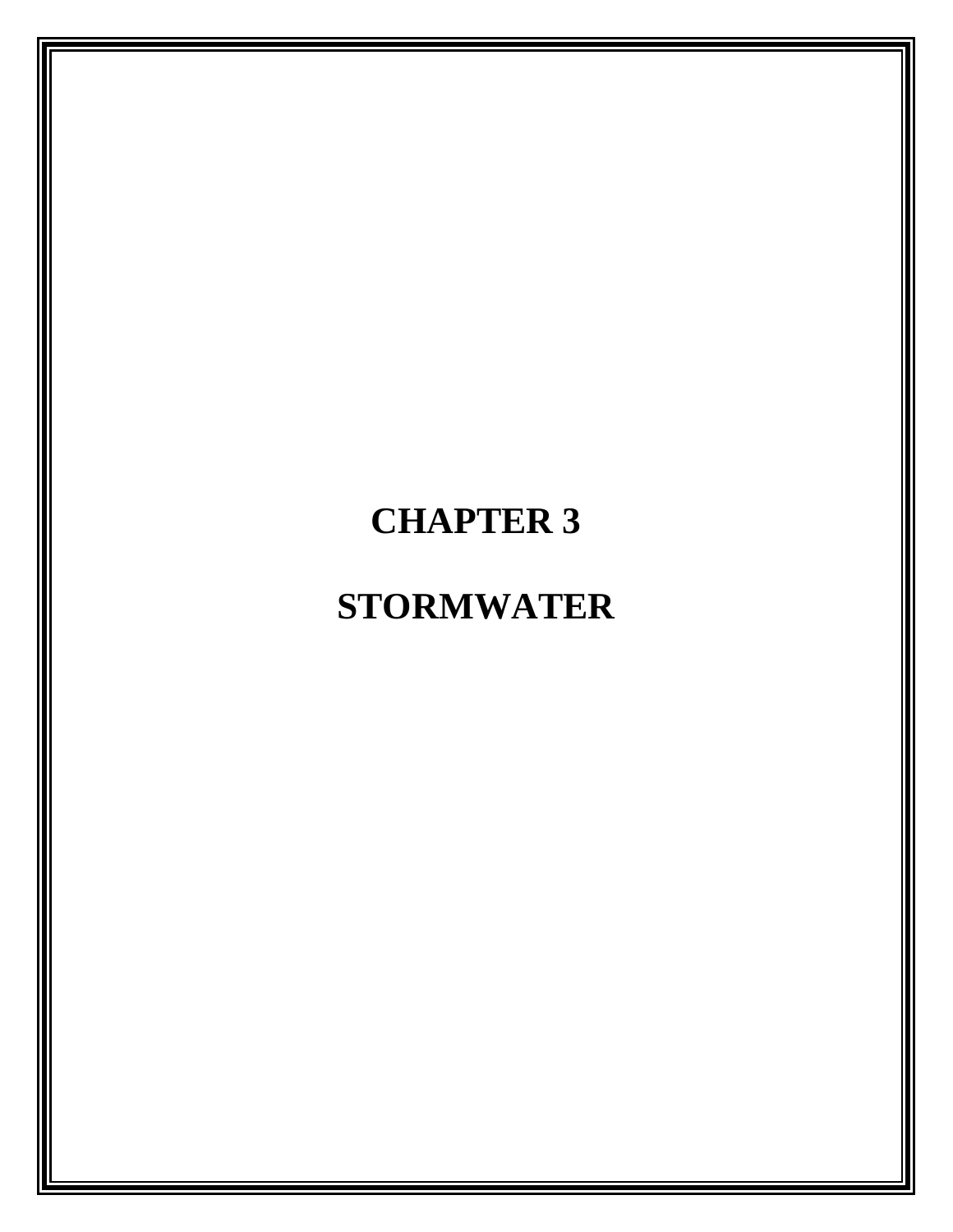# **TABLE OF CONTENTS**

| 3-7.02 OUTFALL SYSTEMS TRAVERSING STEEP SLOPES 13 |  |
|---------------------------------------------------|--|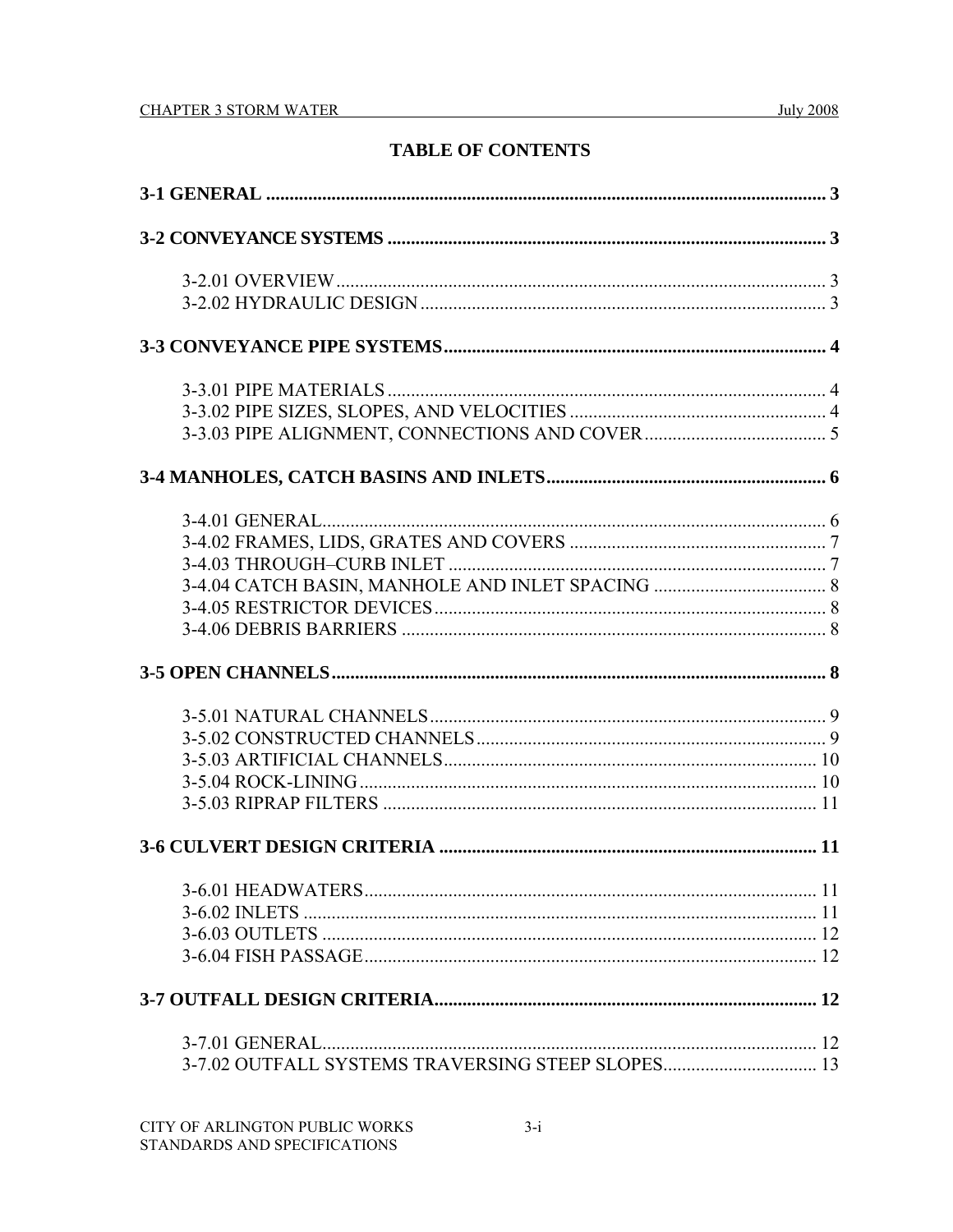|  | 28 |  |  |
|--|----|--|--|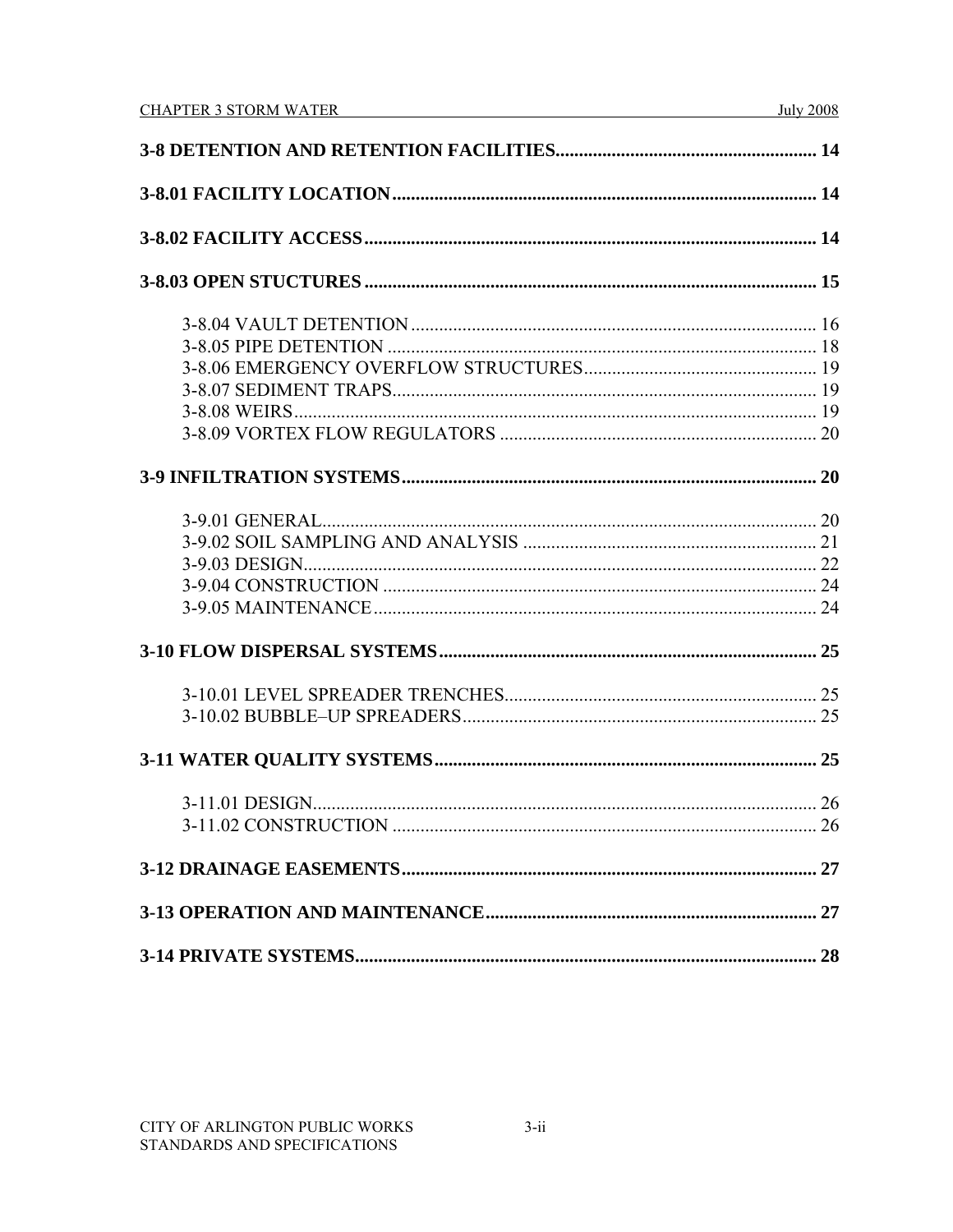# **3-1 GENERAL**

This section of the Standards provides guidelines for the design of storm and surface water drainage systems, including open channels, pipes, culverts, catch basins, flow control structures and stormwater treatment facilities. Each of the sections in this chapter contains the design guidelines and references Standard Details for the various systems or facilities.

Flow control and stormwater treatment shall be provided for all development projects within the City of Arlington per these Standards, the currently adopted *Department of Ecology Stormwater Management Manual for Western Washington* (*DOE Stormwater Management Manual*), and the *City of Arlington Land Use Code* Title 20. In case of conflict the more stringent requirements shall apply. The Design Engineer may impose additional or more stringent requirements than those specified in this chapter to mitigate drainage impacts or to protect public health, safety and welfare.

# **3-2 CONVEYANCE SYSTEMS**

# **3-2.01 OVERVIEW**

Conveyance systems include all drainage facilities that transport storm and surface water runoff, both natural and artificial, except those features protected as environmentally sensitive areas under the *City of Arlington Land Use Code*. Environmentally sensitive areas may only be modified as allowed under the *City of Arlington Land Use Code*. Stormwater must be treated and detained prior to discharge to an environmentally sensitive area, including those features created for mitigation.

# **3-2.02 HYDRAULIC DESIGN**

Generally conveyance systems shall be designed to convey runoff from the 25-year storm event. Conveyance systems for major creeks and streams may be designed to convey runoff for a 100 year storm, if required by the City. The method used to determine the design flow will depend on the characteristics of the drainage area and the type of conveyance. These methods of determining design flows are explained in detail in the *DOE Stormwater Management Manual*.

A backwater analysis may be required for a proposed or existing pipe system if the ability of the pipe system to convey the peak rate of runoff from the 25-year storm event may be affected by tailwater conditions (outlet control) anywhere in the pipe system.

Structures for proposed pipe systems, such as catch basins and manholes, must provide a minimum of 0.5 foot of freeboard between the headwater surface (hydraulic grade line) and the top of the structure for flow from a 25-year storm. However, structures may overtop for flow resulting from a 100 year storm. When overtopping occurs for the 100 year storm, the additional flow over the ground surface is analyzed using the methods described in the *DOE Stormwater Management Manual* and is added to the flow capacity of the pipe system.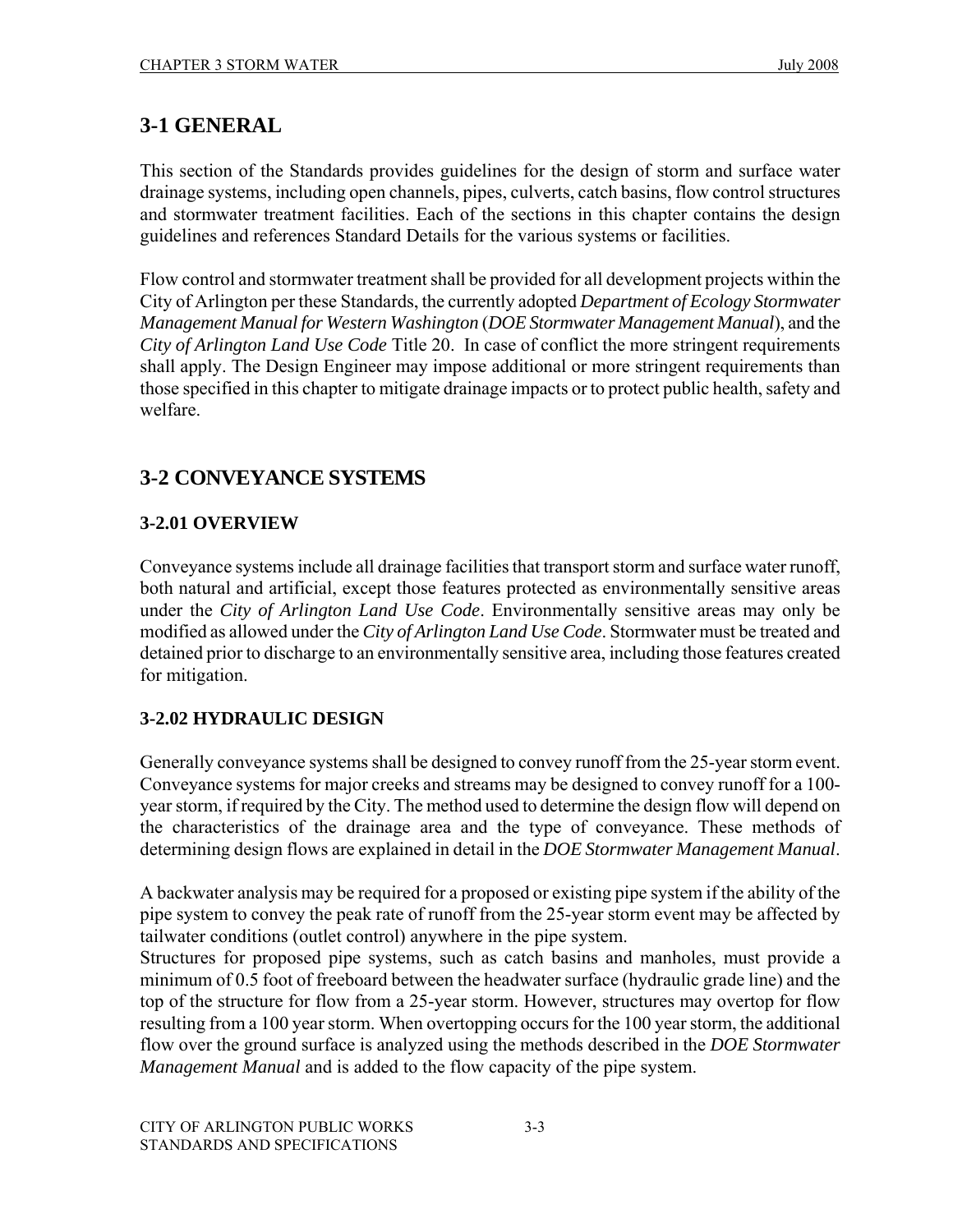# **3-3 CONVEYANCE PIPE SYSTEMS**

The hydraulic analysis of flow in the storm drain pipes is typically limited to "gravity flow". The following subsections give design guidelines for different components and aspects of pipe systems.

## **3-3.01 PIPE MATERIALS**

- 1) Pipe material, joints, and protective treatment shall conform to the requirements set forth in Section 9-05 of the *WSDOT/APWA Standard Specifications*. The following pipe materials may be use for stormwater systems in the City of Arlington; other pipe materials may be approved on a case-by-case basis:
	- Plain concrete pipe (12 inches in diameter, used only for driveway culvert).
	- Reinforced concrete pipe.
	- PVC pipe (ASTM D 3034 SDR 35 with 3 feet of cover, minimum).
	- PVC pipe (C-900 used when cover is less that 3 feet).
	- Corrugated high density polyethylene pipe, with smooth interior. (AASHTO M294 Type S or D)
	- Ductile iron pipe (epoxy coated, class 50 or 52, used when cover is less than 3 feet).
- 2) Materials for concrete, rubber gaskets, metal castings, reinforcing steel, and masonry units shall meet the requirements of the appropriate sections of the *WSDOT/APWA Standard Specifications*.
- 3) Corrugated metal pipes (galvanized aluminum or steel) are not accepted by the City of Arlington.

# **3-3.02 PIPE SIZES, SLOPES, AND VELOCITIES**

- 1) No storm drain pipe between catch basins or manholes in the public right-of-way shall be less than 12 inches in diameter; with the exception that 8-inch pipe may be used between inlets and catch basins in runs of 50 feet or less.
- 2) Pipes up to 18 inches in diameter shall be laid with a minimum slope of 0.5%. Pipes installed as water level equalizer, fish passages, and/or internal components of a detention/retention system may have a smaller slope.
- 3) The minimum velocity in any pipe or culvert carrying the design storm flow shall be 3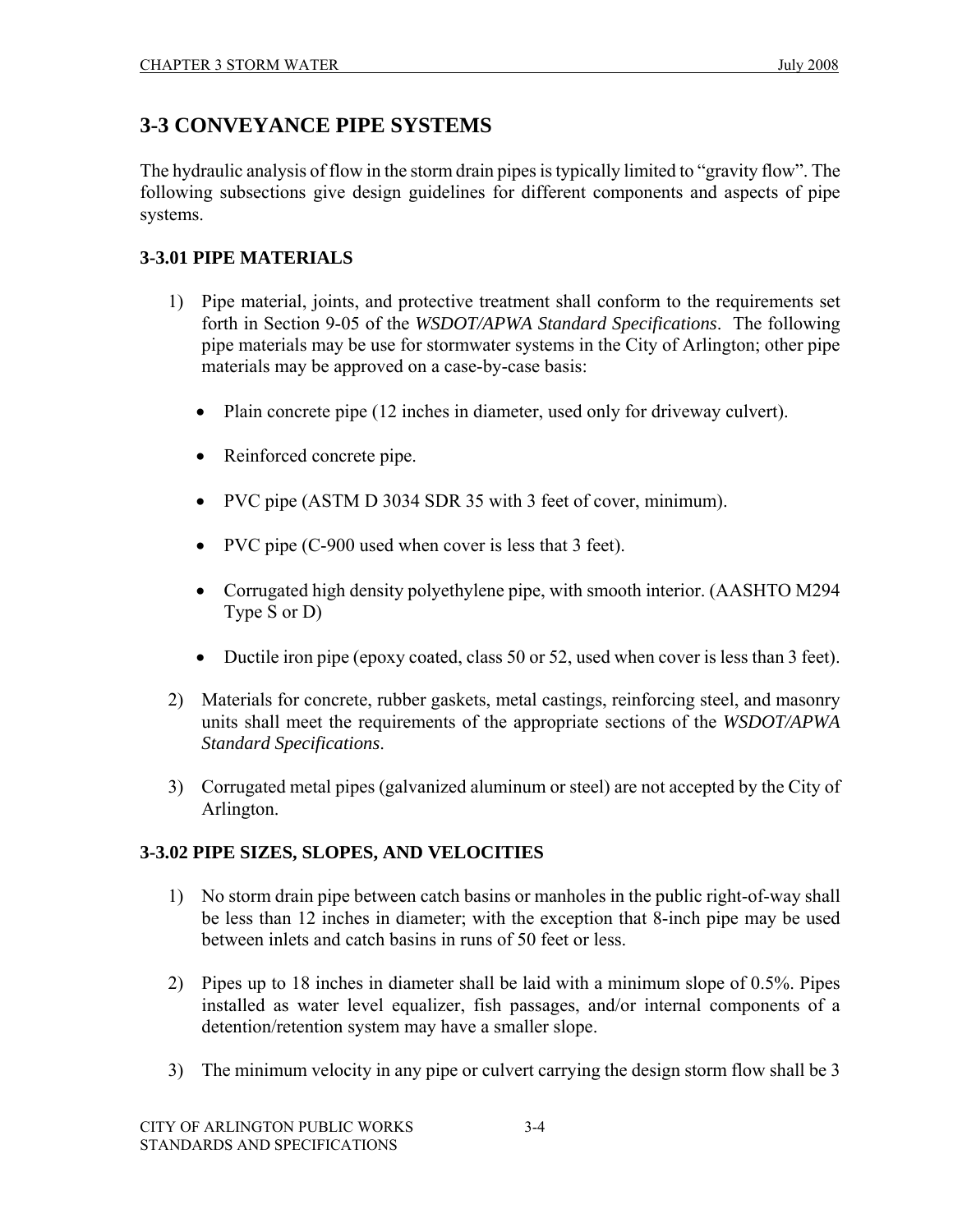feet per second.

- 4) The maximum allowable velocity in concrete pipe shall be 30 feet per second.
- 5) Downstream decrease in pipe size is not a recommended practice and will only be allowed under special conditions.
- 6) Pipes shall be sized to convey 25-year storm using the Manning's equation.

# **3-3.03 PIPE ALIGNMENT, CONNECTIONS AND COVER**

- 1) Pipes must be laid true to line and grade with no curves, bends, or deflections in any direction, except for HDPE and ductile iron pipe with flanged restrained joint bends (not greater than 30 degrees) on steep slopes.
- 2) A catch basin or manhole will be required at all changes in storm drain diameter and changes in grade or alignment.
- 3) Connections to a pipe system shall be made only at catch basins or manholes. No wyes or tees are allowed except for roof, footing, or yard drain systems for pipes 8 inches in diameter or less, with cleanouts upstream of each wye or tee.
- 4) Six inches minimum vertical clearance and 5 feet minimum horizontal clearance (between outside surfaces) shall be provided between storm drain pipes and other utility pipes and conduits.
- 5) Any closed storm drainage system collecting runoff from paved areas in the public right-of-way or private property shall provide for floatable material separation prior to discharge to the main storm drainage system in the public right-of-way, unless otherwise approved by the City Engineer.
- 6) All PVC connections to catch basins or manholes shall be made by grouting in an approved manhole adapter into which the PVC pipe is inserted.
- 7) Activities such as trench excavation, tunneling or boring, pipe embedment, backfilling, compaction, safety and pavement patching, whether for public or private pipes, shall conform to the requirements set forth in these Standards.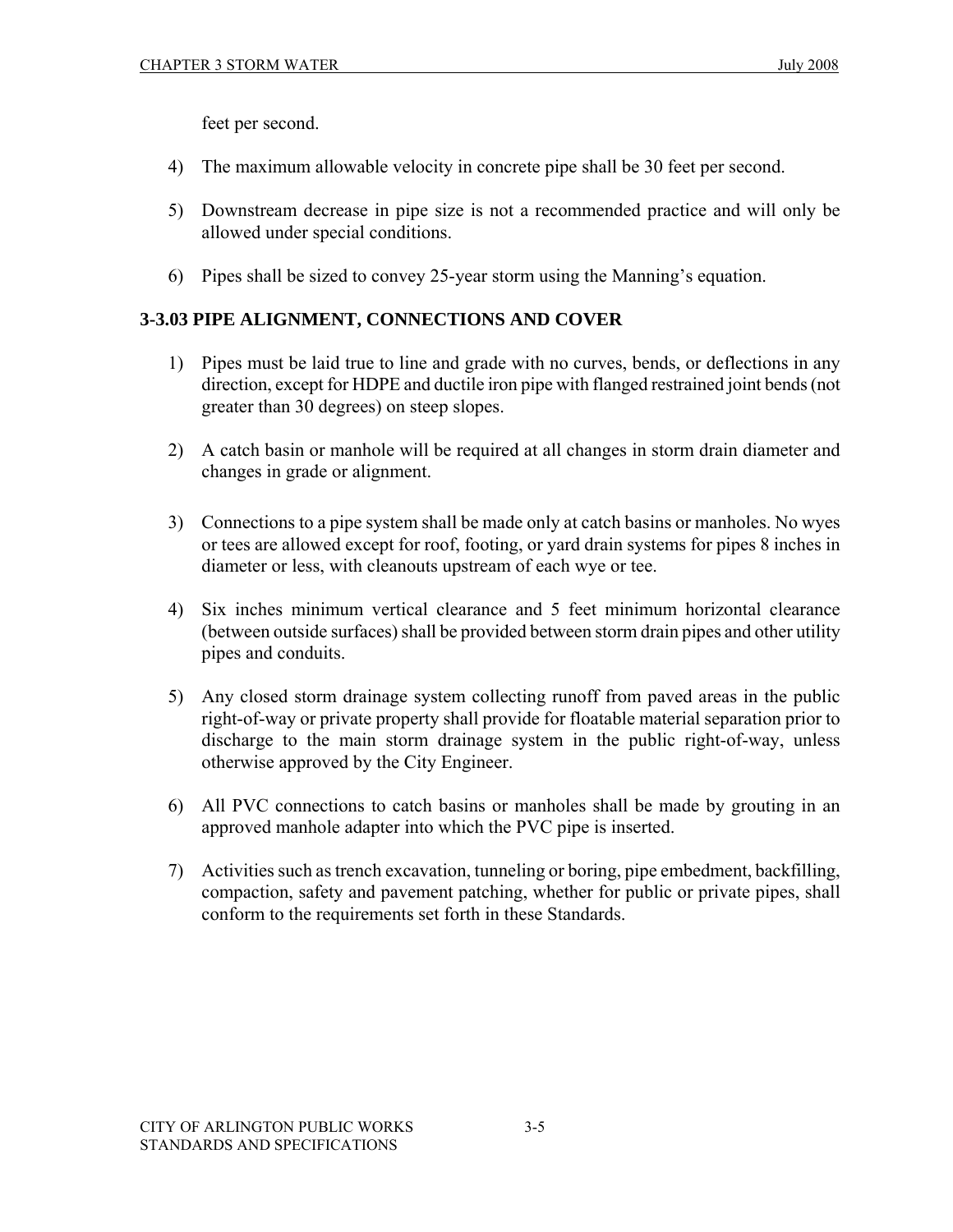# **3-4 MANHOLES, CATCH BASINS AND INLETS**

# **3-4.01 GENERAL**

- 1) Manholes, catch basins, and inlets shall be constructed of pre-cast concrete units in accordance with Standard Details SD-010 through SD-040.
- 2) Catch basin or manhole diameter shall be determined by pipe sizes and orientation at the junction structure. A plan view of the junction structure, drawn to scale, will be required when more than four pipes enter the structure on the same plane, or if angles of approach and clearance between pipes is of concern. The plan view (and sections if necessary) must insure a minimum solid concrete wall distance between pipe knockouts of 8 inches for 48 inch and 54 inch catch basins and 12 inches for 72 inch and 96 inch catch basins.
- 3) Catch basin evaluation of structural integrity for H-20 loading may be required for multiple junction catch basins and other structures.
- 4) Catch basins shall be provided within 50 feet of the entrance to a pipe system to provide for silt and debris removal.
- 5) HDPE pipe systems longer than 100 feet must be secured at the upstream end and the downstream end must be placed in a 4 foot section of the next larger pipe size. This sliding sleeve connection accounts for the high thermal expansion/contraction coefficient of this pipe material.
- 6) The maximum slope of the ground surface for a radius of 5 feet around a catch basin grate shall be 3:1.
- 7) A Type 2 catch basin or a manhole shall be required when the depth to the invert exceeds 5 feet, regardless of the pipe size.
- 8) All Type 2 catch basins and all manholes shall be equipped with ladders per Standard Detail SD-050.
- 9) Concrete inlets shall not be used where the discharge goes directly into the main storm drain system.
- 10) As shown on the Standard Details, catch basin and manhole design assumes soil loadbearing capacity of 3,300 pounds per square foot (psf). Where the capacity is less, the base shall be designed by an engineer.
- 11) Manholes shall not be used except for special situations, such as angle points, difficult access or constricted areas, approved by the City Engineer.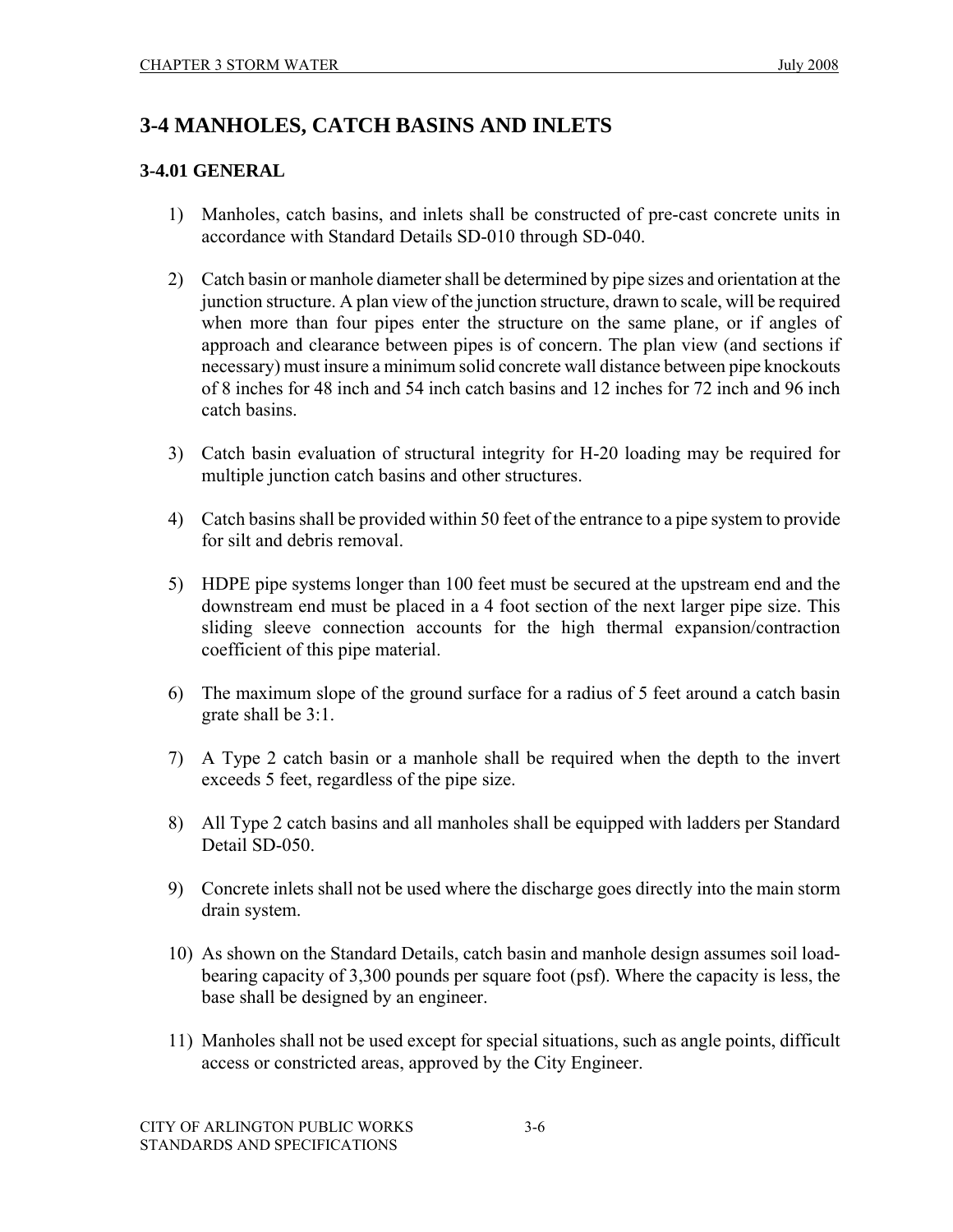## **3-4.02 FRAMES, LIDS, GRATES AND COVERS**

- 1) In general, frames and grates shall be installed per Standard Details SD-060 through SD-110.
- 2) The cover or grating of a manhole or catch basin shall not be grouted to final grade until the final elevation of the pavement, gutter, ditch, or sidewalk in which it is to be placed has been established, and until permission thereafter is given by the City Inspector to grout the cover or grating in place.
- 3) Lids, grates, and covers shall be seated properly to prevent rocking.
- 4) All catch basins and manholes shall be equipped with locking frames and lids or grates per Standard Details SD-060 and SD-110.
- 5) Type 2 catch basins and manholes functioning exclusively as access structures shall be equipped with circular 24-inch covers and frames per Standard Details SD-110.
- 6) Circular lids on all storm drain structures shall have "DRAIN" cast into the lid.
- 7) The top surfaces of grates shall be embossed in block letters "OUT FALL TO STREAM, DUMP NO POLLUTANTS". The block letters shall measure a minimum of  $\frac{1}{2}$  inch in height.
- 8) Where the roadway grade is 4% or greater, a ductile iron vaned grate in accordance with Standard Detail SD-070 shall be used.

# **3-4.03 THROUGH–CURB INLET**

A through-curb inlet frame and grate shall be furnished and installed by the Developer per Standard Detail SD-100. Through-curb inlets are used when the high likelihood of clogging from leaf fall, especially in sag vertical curves; when the inlet is a surface drainage end point, such as a cul-de-sac; and when road grades exceed 12% which may cause normal inlet grates to be passed over, due to the road grade. Grates used in through-curb inlets shall be ductile iron vaned grates.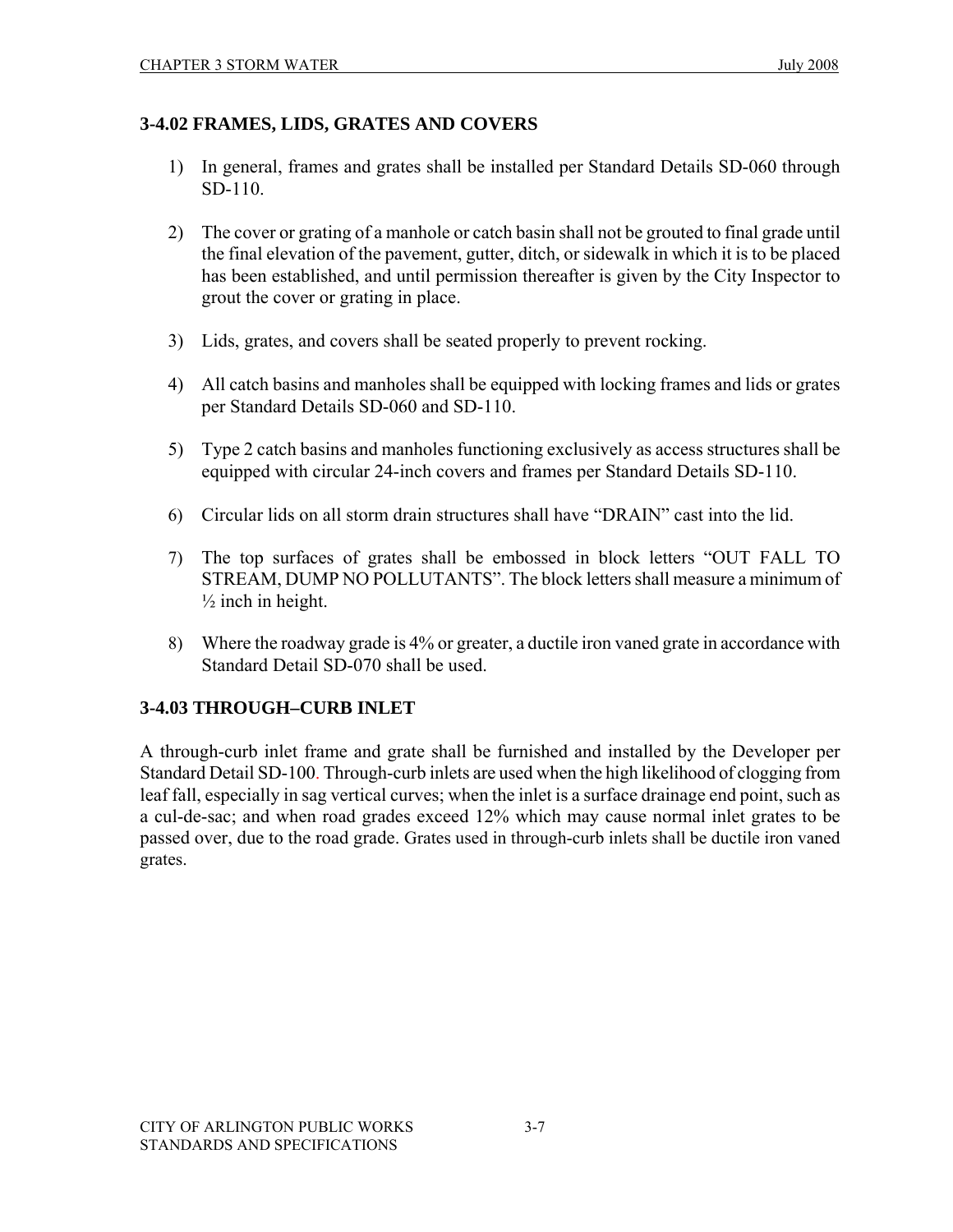## **3-4.04 CATCH BASIN, MANHOLE AND INLET SPACING**

Maximum spacing on surface drainage courses between catch basins, manholes or inlets shall be as shown in Table 3-1.

| <b>ROAD GRADE</b>  | <b>SPACING</b>  |
|--------------------|-----------------|
| LESS THAN 1.0%     | <b>150 FEET</b> |
| $1.0\%$ TO $3.0\%$ | <b>200 FEET</b> |
| 3.0% OR GREATER    | <b>300 FEET</b> |

|  | Table 3-1 Catch Basin, Manhole and Inlet Spacing |  |  |  |
|--|--------------------------------------------------|--|--|--|
|--|--------------------------------------------------|--|--|--|

Additional catch basins shall be installed as needed to confine drainage to the gutter and prevent flow into traffic lanes or intersections. On cul-de-sacs and curves, inlet spacing shall be measured along the flow line of the roadway. The maximum spacing between storm drain access structures, whether catch basins or manholes, or between a high point and an access structure, shall be 300 feet.

# **3-4.05 RESTRICTOR DEVICES**

- 1) The minimum orifice size diameter allowed for use in the City of Arlington is 1 inch. Orifices less than 1 inch will need approval by the City Engineer.
- 2) Restrictor devices shall be constructed and installed in accordance with Standard Details SD-150 and SD-160.

# **3-4.06 DEBRIS BARRIERS**

Debris barriers (trash racks) are required on all pipes entering or leaving a closed pipe system, including pipes entering or leaving a control/restrictor manhole or catch basin from a surfacetype BMP (detention pond, infiltration basin, wetpond, biofiltration swale, etc.).

# **3-5 OPEN CHANNELS**

Open channels, either natural or artificial, may be used to convey stormwater on and from a site. In general, however, natural channels are protected as environmentally sensitive areas under the *City of Arlington Land Use Code* and may not be used to convey untreated, undetained stormwater. Alteration of these channels, including bank stabilization projects, requires special permits. Artificial channels are those constructed from upland areas specifically to convey storm and surface water.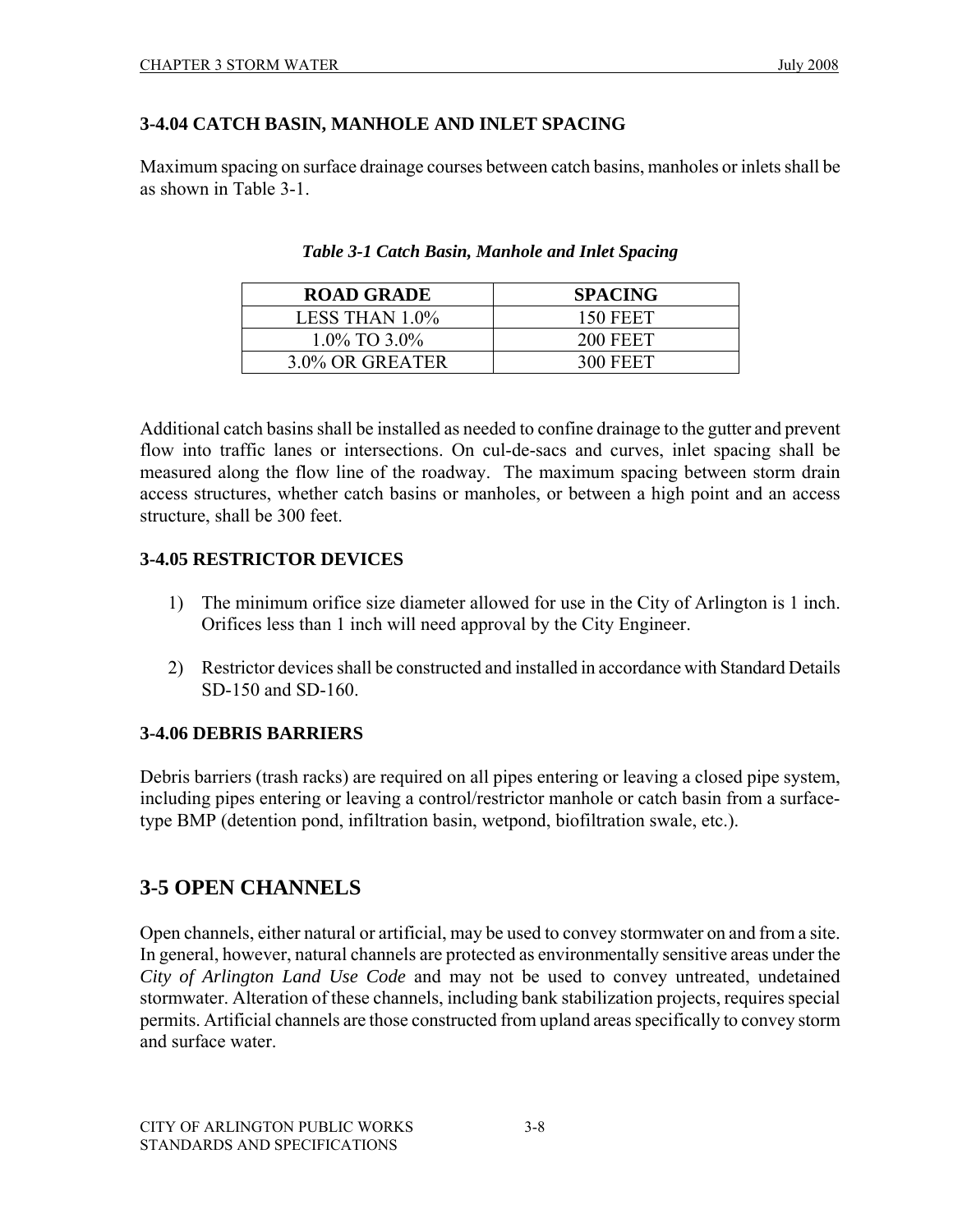#### **3-5.01 NATURAL CHANNELS**

Natural channels are defined as those that have occurred naturally due to the flow of surface waters, or those that, although originally constructed by human activity, have taken on the appearance of a natural channel including a stable route and biological community. They may vary hydraulically along each channel reach and should be left in their natural condition, wherever feasible or required, in order to maintain natural hydraulic functions and wildlife habitat benefits from established vegetation.

#### **3-5.02 CONSTRUCTED CHANNELS**

Constructed channels are those constructed or maintained by human activity and include bank stabilization of natural channels. Constructed channels shall be either vegetation-lined, rocklined, or lined with appropriate bioengineered vegetation.

- 1) Vegetation-lined channels are the most desirable of the constructed channels when properly designed and constructed. The vegetation stabilizes the slopes of the channel, controls erosion of the channel surfaces, and removes pollutants. The channel storage, low velocities, water quality benefits, and greenbelt multiple use benefits create significant advantages over other constructed channels. The presence of vegetation in channels creates turbulence which results in loss of energy and increased flow retardation; therefore, the Design Engineer must consider sediment deposition and scour, as well as flow capacity, when designing the channel.
- 2) Rock-lined channels are necessary where a vegetation lining will not provide adequate protection from erosive velocities. They may be constructed with riprap, gabions, or slope mattress linings. The rock lining increases the turbulence, resulting in a loss of energy and increased flow retardation. Rock lining also permits a higher design velocity and therefore a steeper design slope than grass-lined channels. Rock linings are also used for erosion control at culvert and storm drain outlets, sharp channel bends, channel confluences, and locally steepened channel sections.
- 3) Bioengineered vegetation lining is a desirable alternative to the conventional methods of rock armoring. Soil bioengineering is a highly specialized science that uses living plants and plant parts to stabilize eroded or damaged land. Properly bioengineered systems are capable of providing a measure of immediate soil protection and mechanical reinforcement. As the plants grow they produce a vegetative protective cover and a root reinforcement matrix in the soil mantle. The vegetative cover of bioengineered systems provides immediate protection during high flows by laying flat against the bank and covering the soil like a blanket. It also reduces pore pressure in saturated banks through transpiration by acting as a natural "pump" to pull the water out of the banks after the flows have receded.

When constructing artificial channels, vegetation-lined channels are preferred when properly designed and constructed. Rock-lining may be necessary along the length of channels or at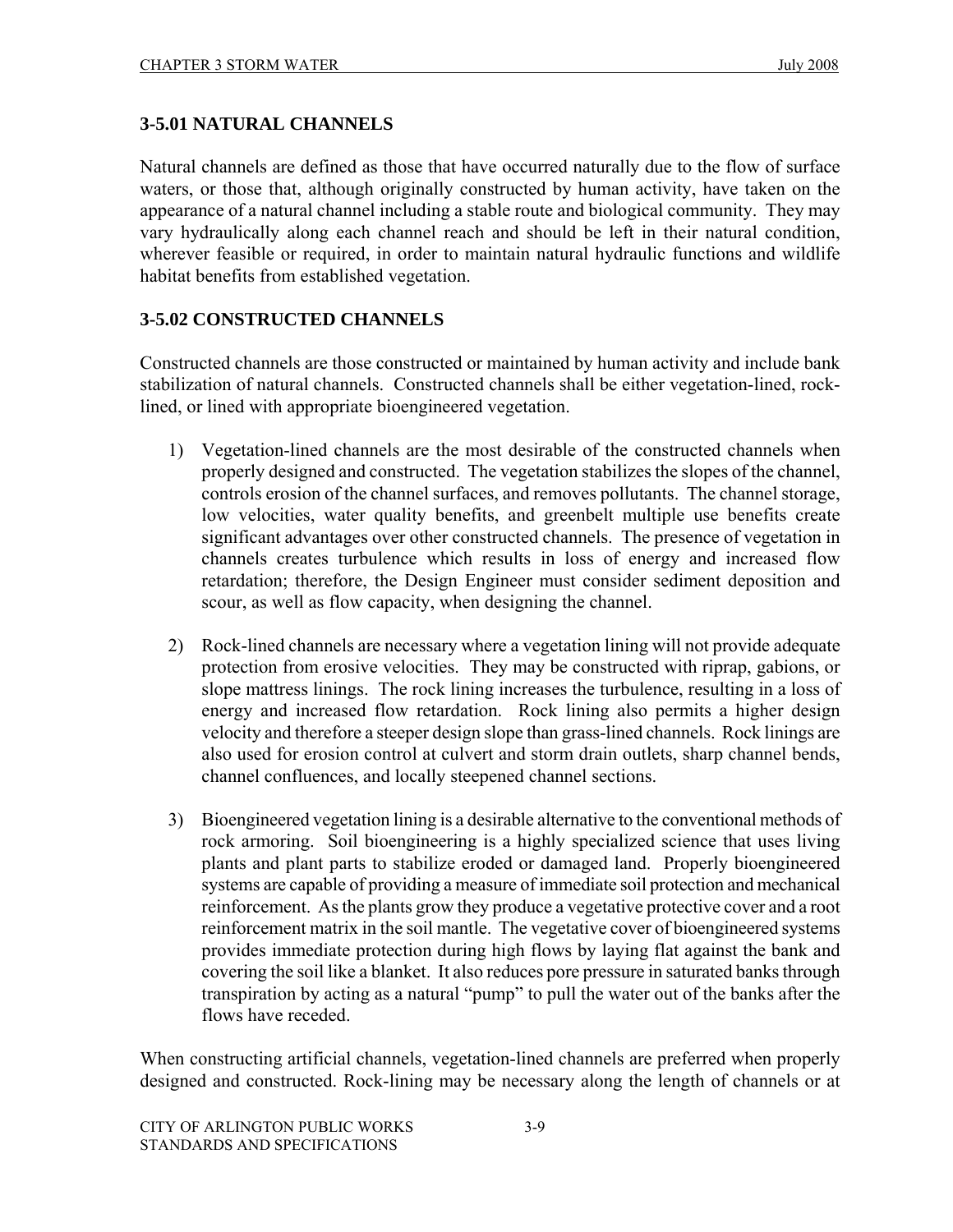specific locations (such as bends and outfalls) when a vegetative lining will not provide adequate protection from erosive velocities.

# **3-5.03 ARTIFICIAL CHANNELS**

- 1) Open channels shall be designed to provide conveyance capacity while minimizing erosion and allowing for aesthetics, habitat preservation, and enhancement.
- 2) Channel section geometry shall be trapezoidal. Side slopes shall not be steeper than 3H:1V for vegetation-lined channels and 2H:1V for rock-lined channels, unless the channel is engineered specifically for steeper slopes. Roadside ditches must comply with Chapter 2 of these Standards and the *WSDOT Design Manual* and *Standard Plans*.
- 3) A minimum 0.5 foot freeboard above 100 year design flow must be provided.
- 4) Vegetation-lined channels shall have bottom slope gradients of 6% or less and a maximum average velocity at the design flow of 5 fps.
- 5) Rock-lined channels shall be used when design flow velocities exceed 5 fps.
- 6) A maintenance access easement of 10 feet wide (minimum) is required along all publicly maintained constructed channels located on private property. However, required easement widths and building setback lines may vary with channel top width. A minimum 20 feet setback must be provided between any structures and the top of the bank of the channel.

# **3-5.04 ROCK-LINING**

In rock-lined channels, stone (riprap) is placed on the channel sides and bottom to protect the underlying material from erosion. Proper riprap design requires the determination of the median size of stone, the thickness of the riprap layer, the gradation of stone sizes, and the selection of angular stone which will interlock when placed. Research by the U.S. Army Corps of Engineers has provided criteria for selecting the median stone weight  $W_{50}$ . If the riprap is to be used in a highly turbulent zone, such as a culvert outfall, downstream of a stilling basin, at sharp changes in channel geometry, etc., the median stone  $W_{50}$  should be increased from 200% to 600%, depending on the severity of the locally high turbulence. The thickness of the riprap layer should generally be twice the median stone diameter  $D_{50}$  or at least that of the maximum stone diameter D<sub>max</sub>. The riprap should have a reasonably well graded assortment of stone sizes within the following gradation:

$$
1.25 \le D_{max} / D_{50} \le 1.50
$$
  
 
$$
D_{15} / D_{50} = 0.50
$$
  
 
$$
D_{min} / D_{50} = 0.25
$$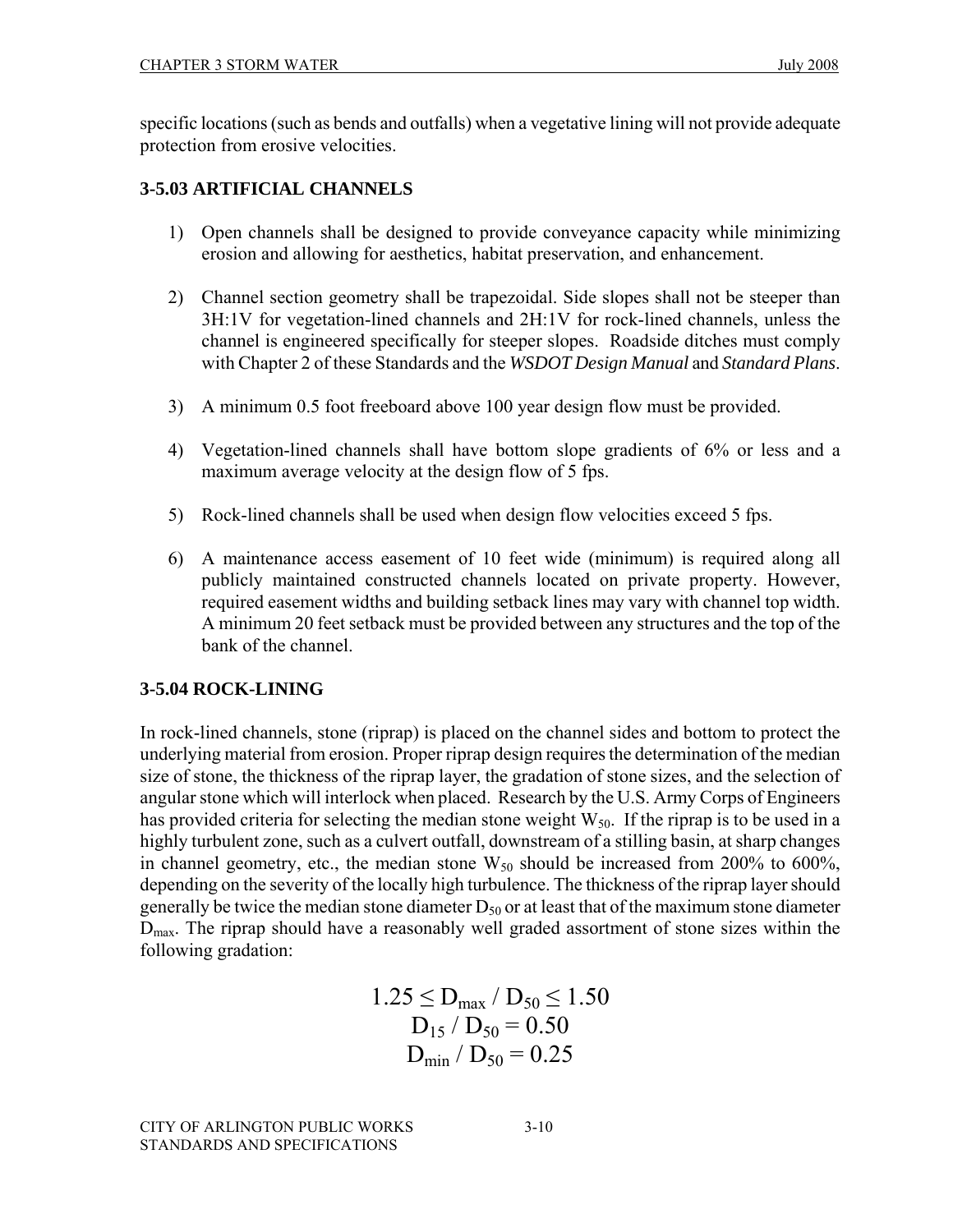For more detailed analysis and design procedures for riprap requiring water surface profiles and estimates of tractive force, refer to the paper by Maynord et al in the *Journal of Hydraulic Engineering* (ASCE), July 1989.

# **3-5.03 RIPRAP FILTERS**

Riprap should be underlain by a sand and gravel filter (or filter fabric) to keep the fine materials in the natural or artificial channel from being washed through the voids in the riprap. Likewise, the filter material must be selected so that it is not washed through the voids in the riprap. Adequate filters can usually be provided by a reasonably well graded sand and gravel material where:

$$
D_{15} \le 5 d_{85}
$$

The variable  $d_{85}$  refers to the sieve opening through which 85% of the material being protected will pass, and  $D_{15}$  has the same interpretation for the filter material. A filter with a  $D_{50}$  of 0.5 mm will protect any finer material including clay. Where very large riprap is used it is sometimes necessary to use two filter layers between the material being protected and the riprap.

For additional information and procedures for specifying filters for riprap and general guidance, refer to the *Army Corps of Engineers Manual EM 1110-2-1601* (1970), *Hydraulic Design of Flood Control Channels*, paragraph 14, "Riprap Protection".

# **3-6 CULVERT DESIGN CRITERIA**

# **3-6.01 HEADWATERS**

- 1) For circular culverts, box culverts and pipe arches, the maximum headwater depth for the design storm shall not exceed 2.0 times the culverts height for culverts 18 inches and less, or 1.5 times the culverts height for culverts greater that 18 inches.
- 2) For bottomless culverts, the headwater depth of the 100 year storm shall not exceed the top of the culvert.

# **3-6.02 INLETS**

- 1) For culverts 18 inches in diameter and larger, the embankment around the culvert inlet shall be protected from erosion by rock lining, the length and width shall be a minimum of five feet (upstream of the culvert) and the height shall be at the design headwater elevation.
- 2) Trash racks/debris barriers are required on culverts that are over 60 feet in length and are 12 inches to 36 inches in diameter. Culverts on fish bearing streams do not need trash racks.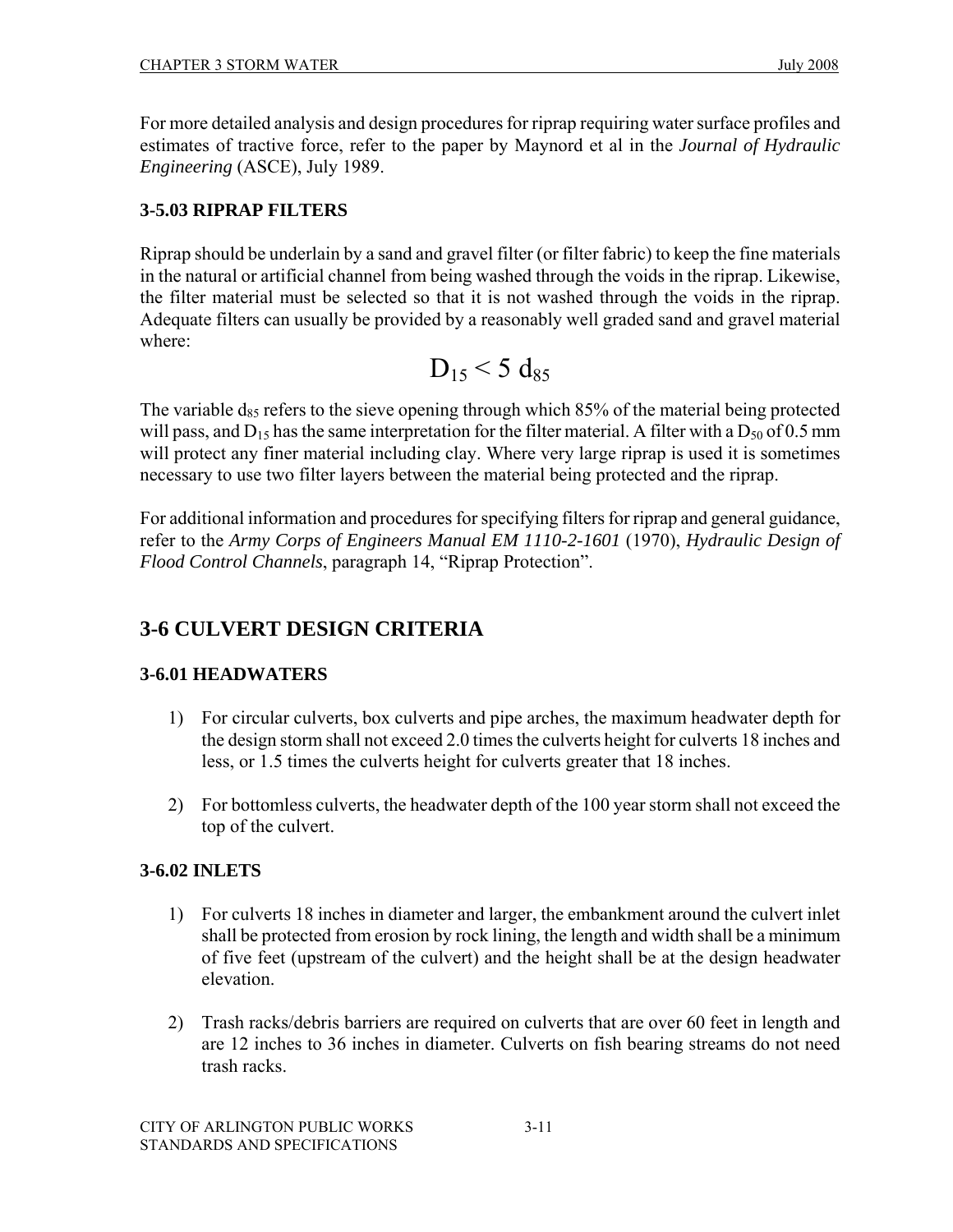3) In order to maintain the stability of roadway embankments, concrete headwalls, wingwalls, or tapered inlets and outlets may be required if right-of-way and/or easement constraints prohibit the culvert from extending to the toe of the embankment slope. Normally, a concrete inlet structures/headwalls installed in or near roadway embankments must be flush with and conform to the slope of the embankment.

#### **3-6.03 OUTLETS**

The receiving channel at the outlet shall be protected from erosion by rock lining, except the height shall be one foot above the maximum tailwater elevation or one foot above the crown of the pipe, whichever is higher.

#### **3-6.04 FISH PASSAGE**

In fish-bearing waters, water-crossing structures must provide for fish passage as required by the *Washington State Department of Fish and Wildlife* (WDFW) Hydraulic Project Approval permit. The water-crossing must comply with AMC 20.88.730, WAC 222.16.020 and WAC 222.16.030. Culverts designed for fish passage must also meet conveyance system requirements.

Fish passage can generally be ensured by providing structures that do not confine the streambed, that is, a structure wide enough so that the stream can maintain its natural channel within the culvert. Bridges, bottomless arch culverts, and rectangular box culverts can often be used to accommodate stream channels. For design guidance refer to *"Design of Road Culverts for Fish Passage"* published by the *Washington State Department of Fish and Wildlife.*

# **3-7 OUTFALL DESIGN CRITERIA**

# **3-7.01 GENERAL**

- 1) All outfalls (at a minimum) shall be provided with rock protection. For outfalls with a velocity at the design flow greater than 10 fps, a gabion dissipater or engineered energy dissipater shall be required.
- 2) Mechanisms which reduce velocity prior to discharge from an outfall are encouraged.
- 3) Engineered energy dissipaters, including stilling basins, drop pools, hydraulic jump basins, baffled aprons, and bucket aprons, are required for outfalls with velocity at design flow greater than 20 fps.
- 4) Inlet control will usually dictate outfall pipe system capacity. The inlet conditions should be carefully examined, as well as the consequences should the inlet to the pipe system become plugged or capacity exceeded.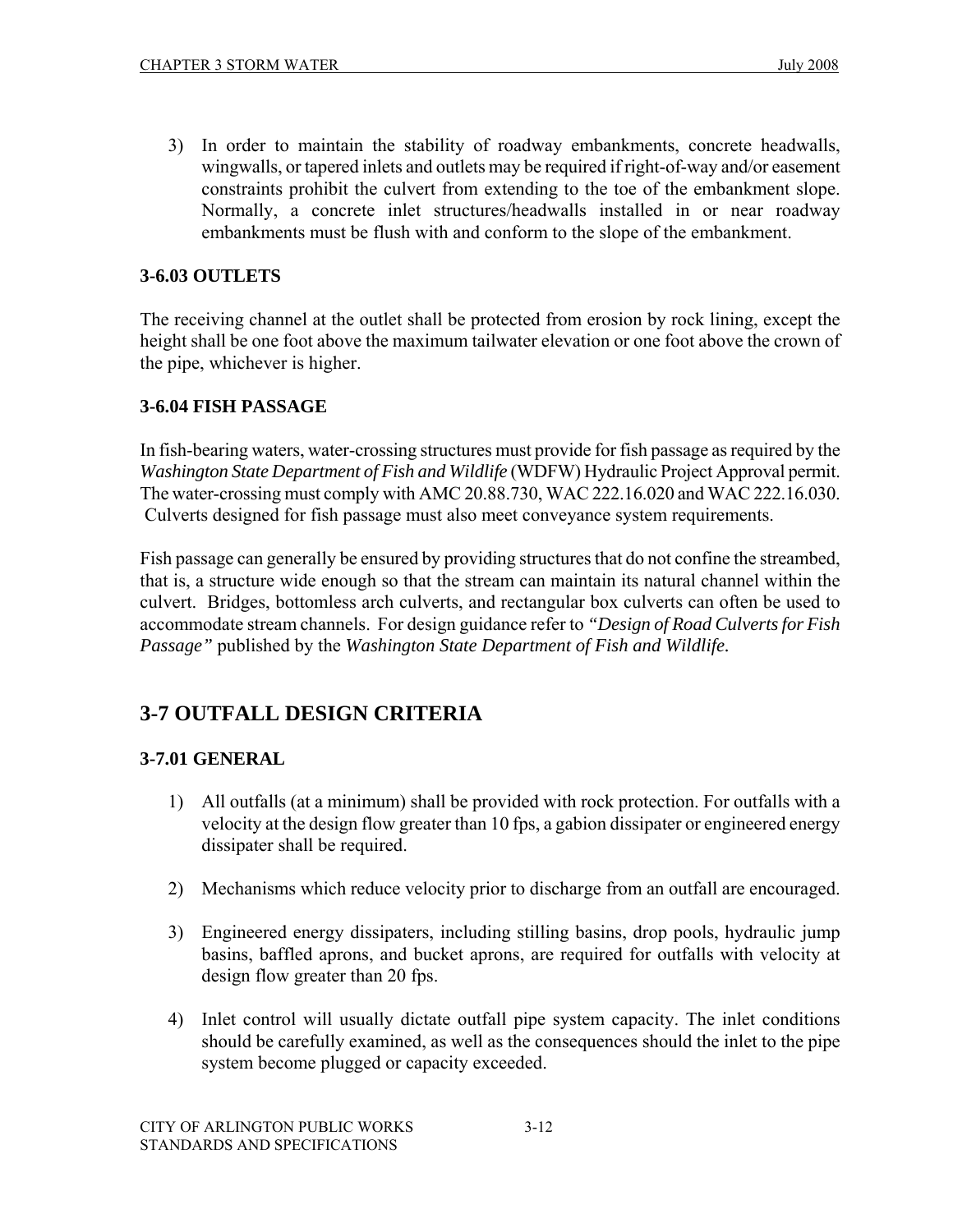## **3-7.02 OUTFALL SYSTEMS TRAVERSING STEEP SLOPES**

- 1) Outfall systems constructed of pipe segments which are banded and/or contain gaskets are not acceptable for traversing steep slopes. Leaks at the joints of the pipe will cause the system to fail.
- 2) Continuously fused, welded or restrained joint pipe systems, such as high density polyethylene pipe (HDPEP) or ductile iron pipe (restrained joints), with proper anchoring shall be used for outfall systems traversing steep slopes.
- 3) In general, outfall pipes systems shall be installed in trenches with standard bedding on slopes up to 20%. On slopes greater than 20%, outfall pipe systems shall be placed on the ground surface with proper pipe anchorage.

| <b>MAXIMUM PIPE SLOPES AND VELOCITIES</b> |                                                                                                    |                                        |                                         |  |  |
|-------------------------------------------|----------------------------------------------------------------------------------------------------|----------------------------------------|-----------------------------------------|--|--|
| <b>Pipe Material</b>                      | <b>Pipe Slope above which Pipe</b><br><b>Anchors Required and</b><br><b>Minimum Anchor Spacing</b> | <b>Maximum</b><br><b>Slope Allowed</b> | <b>Maximum Velocity</b><br>at Full Flow |  |  |
| $PVC$ , $CPE(1)$                          | 20%<br>$(1$ anchor per 100 LF of pipe)                                                             | $30\%$ (3)                             | 30 fps                                  |  |  |
| Concrete or<br>LCPE(1)                    | 10%<br>(1 anchor per 50 LF of pipe)                                                                | $20\%$ (3)                             | 30 fps                                  |  |  |
| Ductile Iron $(2)$                        | 20%<br>(1 anchor per pipe section)                                                                 | None                                   | None                                    |  |  |
| SWPE $(2)$                                | 20%<br>(1 anchor per 100 LF or pipe,<br>cross-slope installations only)                            | None                                   | None                                    |  |  |

#### *Table 3-2 Maximum Pipe Slopes and Velocities*

# **Notes**:

(1) These materials are not allowed in landslide hazard areas.

- (2) Butt-fused or flanged pipe joints are required; above ground installation is recommended on slopes greater than 40%.
- (3) A maximum slope of 200% is allowed for these pipe materials with no joints (one section), with structures at each end, and with proper grouting.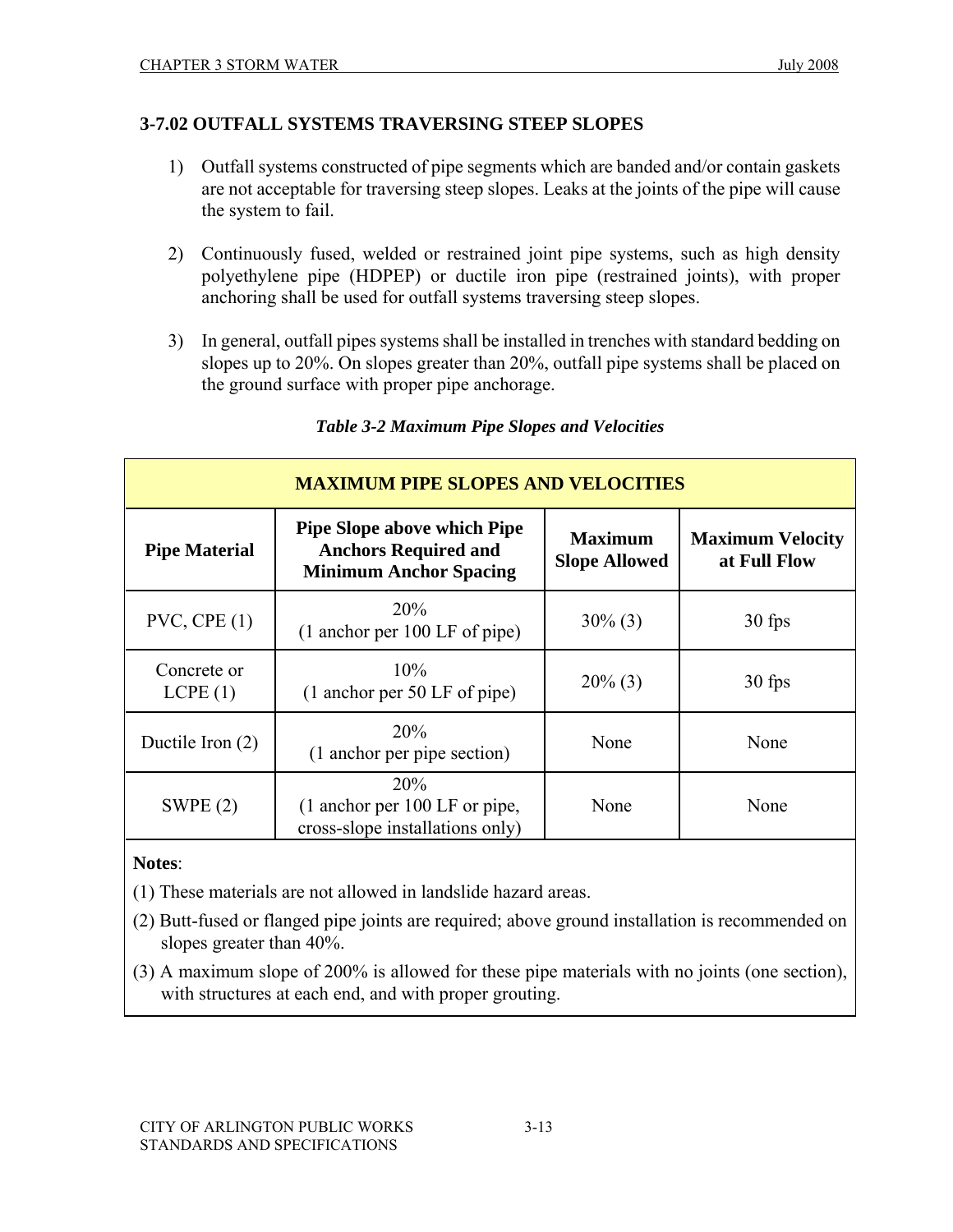# **3-8 DETENTION AND RETENTION FACILITIES**

# **3-8.01 FACILITY LOCATION**

Retention, detention and stormwater treatment facilities required for private land development shall not be placed in the public right-of-way. These facilities may be located in a private tract or easement, including those for a private road, subject to a determination that the private road will not likely be converted to a public road in the future.

# **3-8.02 FACILITY ACCESS**

- 1) Adequate access shall be provided to operate and/or maintain all facilities and their controls, to provide for repair and improvement, and to perform maintenance during all times of the year. The City Engineer shall determine whether access is adequate.
- 2) Access shall be provided to:
	- All control structures, including weirs and emergency overflow structures.
	- All catch basins and vaults housing water quality treatment mechanisms.
	- All inlets and outlets of detention and retention systems.
	- All catch basins within detention and retention systems.
	- The bottom of earthen stormwater detention ponds, except those ponds designed to be maintained from the perimeter.
- 3) Vehicular access shall meet the following criteria:
	- The access road shall have a minimum width of 15 feet if a turnaround is provided; a 20 foot minimum width is required if a turnaround is not provided.
	- The access road shall meet H-20 loading requirements. At a minimum, the road shall have 4 inches of CSBC over 12 inches of compacted depth gravel borrow or pit run gravel. The road shall be paved with a minimum of 3 inches of ATB over the gravel layer if the grade exceeds 8%. The maximum allowable grade is 15%. Materials shall meet *WSDOT/APWA Standard Specifications 4-02 (Gravel Base)* and *5-04 (Asphalt Concrete Pavement*).
	- A hammerhead turnaround shall be provided if the access road:
		- o is 75 feet or longer, or
		- o connects to an arterial road right-of-way, or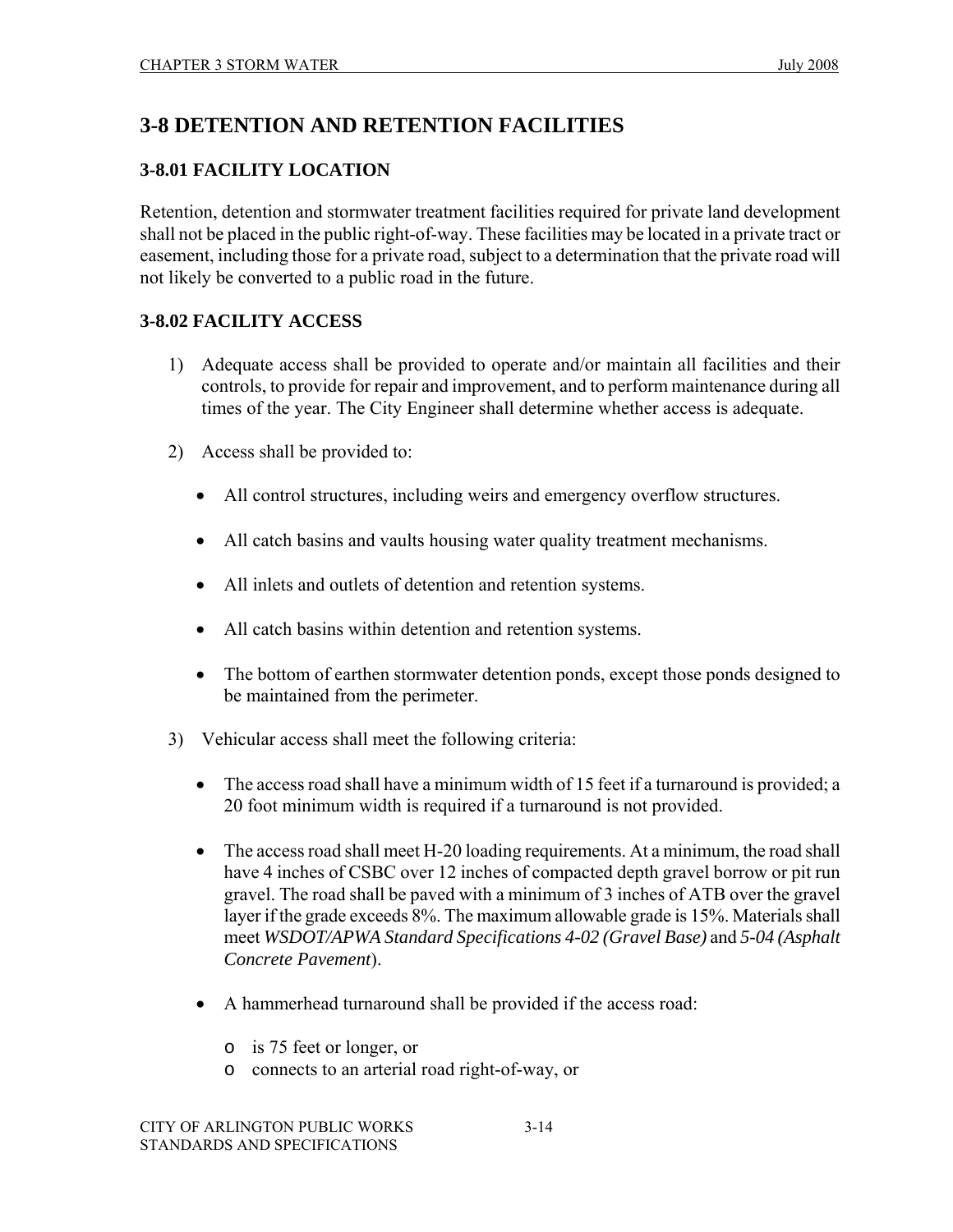- o has a grade of 5% or greater, or
- o has a horizontal curve radius of 100 feet or less.
- Hammerhead turnarounds shall have dimensions of 40 feet by 40 feet with a 15 foot inside radius.

#### **3-8.03 OPEN STUCTURES**

Open structures may include ponds, vaults, and water quality systems.

- 1) Facility Design
	- Open facilities shall not be wider than 30 feet at the bottom of the pond, unless an access/maintenance road is constructed into the bottom of the facility.
	- When facilities are not designed with a minimum of 0.5 feet of dead storage, the bottom shall have a minimum slope of 0.5% toward the outlet pipe.
	- Open detention and retention systems shall have emergency overflow structures that convey the maximum design flow of the detention facility into the downstream drainage system without damage to any drainage facility.
- 2) Side Slopes

Interior (water-side) slopes for earthen detention, retention, infiltration, and water quality facilities shall have a maximum slope of 3 horizontal to 1 vertical. Exterior (nonwater-side) slopes shall have a maximum slope of 2 horizontal to 1 vertical.

3) Berms

Berms with heights of 4 feet or less shall have a minimum top width of 6 feet. Berms more than 4 feet in height shall have a minimum top width of 15 feet and shall include a key section. All berms shall be placed in lifts not to exceed 1 foot in loose thickness. Each lift shall be compacted to at least 95% of the maximum dry density, as determined by ASTM Test Method D-1557-78 (Modified Proctor), before an additional fill is placed and compacted. In place density tests shall be performed at random locations within each lift of the fill to verify that this degree of compaction is being achieved.

4) Vertical Walls

Vertical walls shall be constructed with a minimum of 3000 psi structural reinforced concrete and shall be watertight. Porous materials, such as keystone, ecology blocks or rockeries shall not be used as an element of the wall below the waterline unless approved by the City Engineer.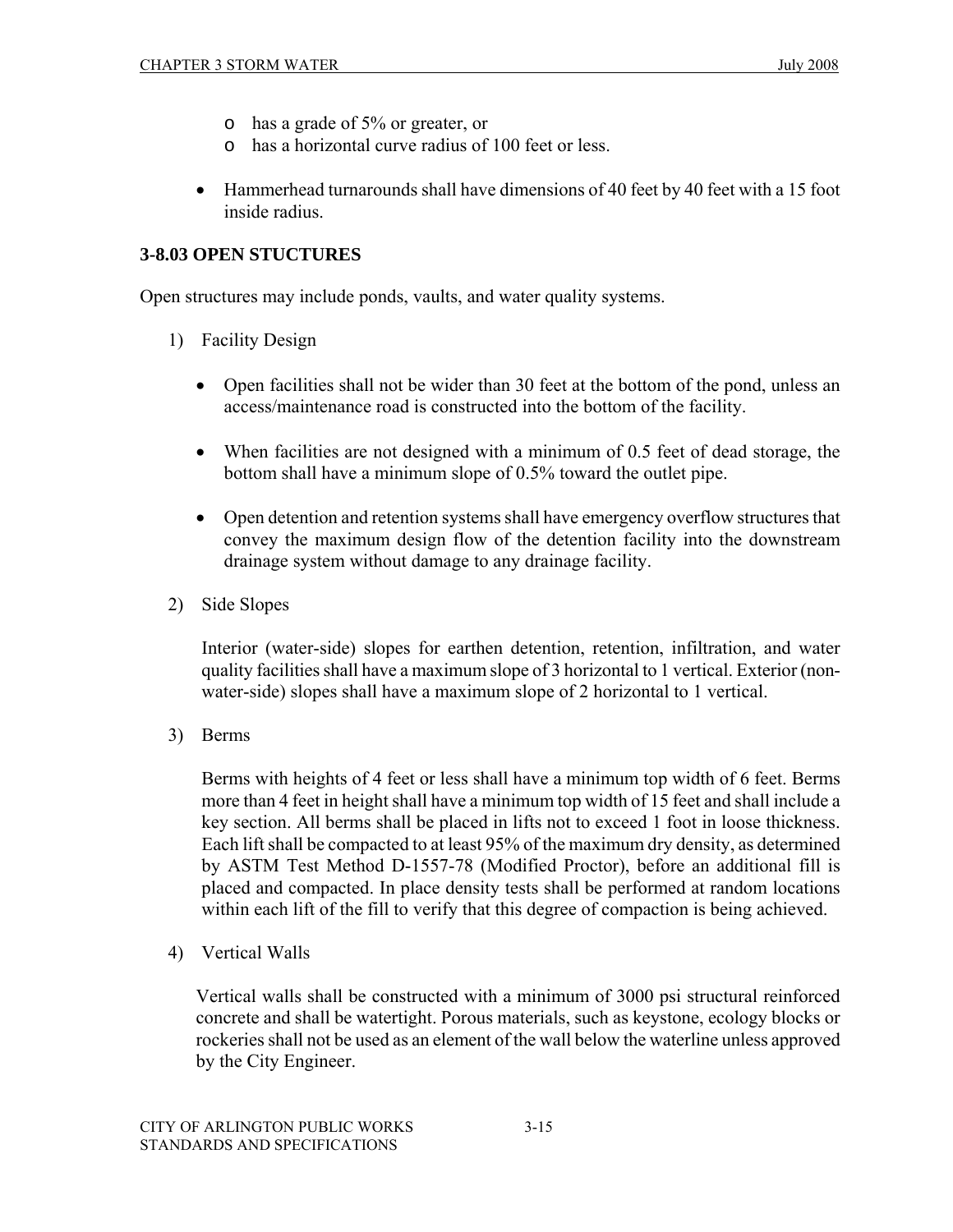- 5) Vegetation Cover
	- Permanent vegetation shall be established on earthen detention, retention and water quality facilities. Water, shade and sun-tolerant grass species shall be used for the portions of slopes and berms exposed to water in the facilities.
	- Trees shall not be planted on constructed perimeter berms designed for runoff impoundment. Trees may be planted at the top of facilities that are created solely by excavation (no fill or berms).
- 6) Fencing
	- Fencing is required for safety and security purposes around all open detention or retention ponds, vaults, or water quality systems for which the maximum design water depth is greater than 3 feet or the inside slopes are steeper than 3 feet horizontal to 1 foot vertical.
	- Fencing is not required if one (1) interior horizontal safety bench with a width of at least 10 feet is provided around the entire perimeter for each 3 three feet of water depth, and the interior side slopes are no steeper than 3 feet horizontal to 1 foot vertical. No benching or fencing is required where side slopes are 4 feet horizontal to 1 foot vertical or less.
	- Fencing and gates shall be Type 1 or Type 3 chain link fence in accordance with *WSDOT/APWA Standard Specifications* and *WSDOT Standard Plan L-2*. Line posts for all fences shall be galvanized and set in concrete. Fences shall be powder coated or vinyl coated with no less than six (6) feet in height, from the ground to the top of the chain link. Wooden fences are not allowed as the security fence.
	- The gap between the bottom of the chain link and the top of the ground shall not exceed two inches.
	- An access opening with a minimum width of 16 feet shall be located at the access route entrance. Two gates of equal length shall be provided for the access opening. Gates shall be designed and constructed in accordance with *WSDOT/APWA Standard Specifications* and *Standard Plan L-3*. Gates shall include a combination lock.

# **3-8.04 VAULT DETENTION**

1) Vaults for private land development projects shall not be located in the public right-ofway. However, vaults may be located in a private tract or easement, including those for a private road, subject to a determination that the private road will not likely be converted to a public road in the future.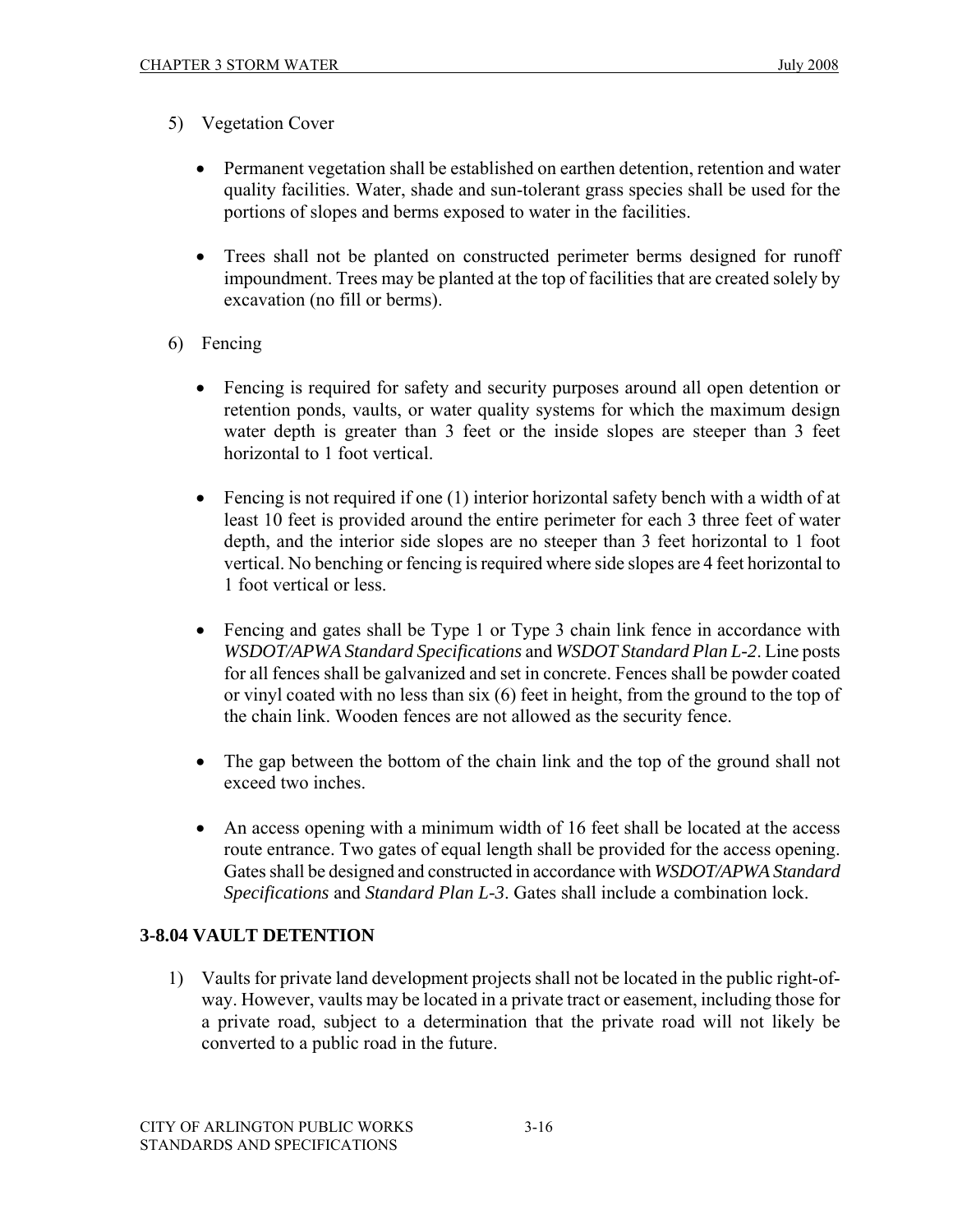- 2) Detention/retention vaults shall be located no closer than 50 feet from the top of a steep slope, as defined by AMC 20.88.
- 3) Structural plans for all vaults shall be prepared and stamped by a Professional Structural Engineer licensed in the State of Washington. The drawings shall include steel placement blockouts for inlet and outlet pipes, corner reinforcement, top attachment, water stops, construction joints, and design mix specifications for the concrete. When the vault top is to have a soil cover, it shall be designed for saturated soil loading with a minimum cover of 2 feet. The design shall be adequate for live loads, dead loads, and seismic loads in accordance with the *International Building Code*. Vaults shall be watertight and constructed with 3000 psi minimum compressive strength reinforced concrete.
- 4) Closed vaults shall be designed for H25 loading when located in the right-of-way or in areas where the lids may be subject to vehicle loads, such as commercial developments. Vaults in other areas may be designed for H20 loading. All design loads shall include an impact allowance in accordance with the *AASHTO Standard Specifications for Highway Bridges*.
- 5) The minimum internal height in a closed vault shall be 7 feet, the minimum internal width shall be 4 feet, and the maximum depth from ground elevation to the vault bottom shall be 20 feet.
- 6) The walls of all vaults shall have horizontal and vertical reinforcement on each face. Reinforcement shall be designed for both the hydrostatic pressure of a tank full of water and the earth pressure of the planned backfill plus any surcharge. The design of corners of vaults shall take into consideration the restraint provided by the adjoining walls and/or the lids.
- 7) Maintenance access and ventilation shall meet city, State and National Standards. Closed vault ventilation shall be provided by a venting manhole cover or catch basin grate.
- 8) Closed vaults used for detention, retention, or treatment shall have at least one access for every 50 feet of length, with a minimum of three access points. A ladder shall be provided to the bottom of each cell or compartment. Access points shall be located over the inlet/outlet and the sediment trap. Access shall consist of a round, locking ring and cover. The ladder shall be directly under the ring and cover. Access design shall provide sufficient clearance between walls and appurtenances to allow access for personnel and required safety and maintenance equipment.
- 9) Control structures shall be located outside of the vault in an appropriately sized manhole.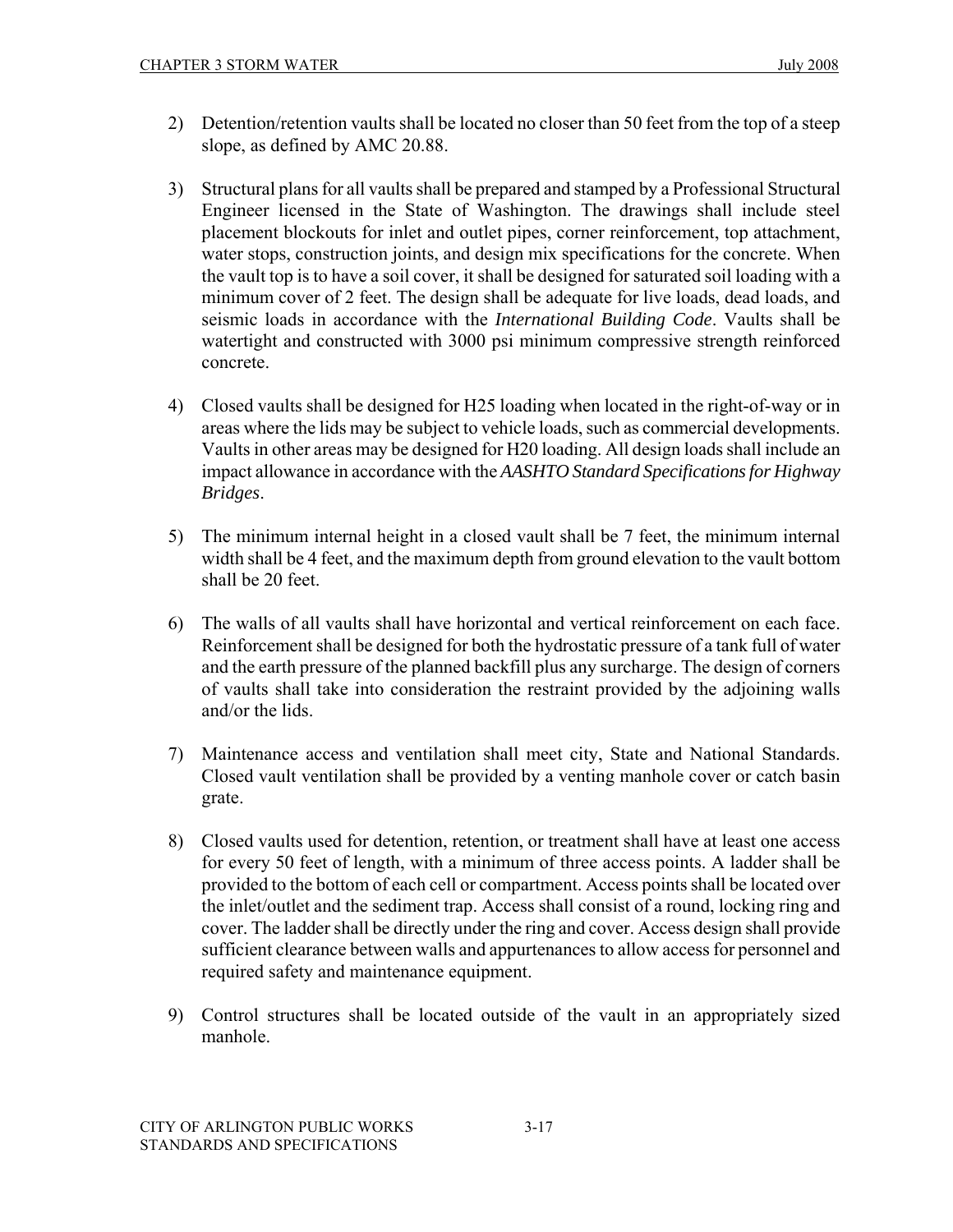- 10) A catch basin or an alternative sediment removal best management practice (BMP) with sufficient capacity shall be constructed upstream of the vault for sediment removal. The volume of sediment storage required shall be determined by the Design Engineer of record. Vehicular access designed for H25 loading shall be provided for the sediment removal area. Vaults shall also contain a forebay for additional sediment capture. Access directly over the forebay shall be provided for maintenance purposes.
- 11) Enclosed detention structures, such as vaults, tanks, and pipes, shall not be considered sufficient for water quality treatment. While they may be designed to provide sediment removal, these systems must be used in conjunction with a vegetated system such as biofiltration swales or a water quality pond, or some other system proven to be effective at removing metals, organic pollutants, and if necessary, nutrients.
- 12) Water quality treatment systems are preferred to be installed downstream from vault detention systems. However, if topography makes a downstream location unfeasible, then a water quality system may be installed upstream from the detention system, provided that a sump or means of initial sediment removal is installed and that peak flow through the water quality system is controlled to not exceed the water quality design flow rate. Water quality treatment may be biofiltration or other approved treatment method. A "wet vault", or other system where settling is the only pollutant removal system, is not acceptable as the sole water quality treatment for runoff.

# **3-8.05 PIPE DETENTION**

- 1) Pipes used for detention, retention, or treatment systems shall have at least one access point for every 100 feet of length. Each end of the pipe shall be connected to a Type 2 catch basin with a culvert section having a maximum length of 2 feet and a minimum diameter of 3 feet. Access points shall be located over the flow control device and the inlet pipe. Access shall consist of a round, locking ring and cover.
- 2) An air vent connection of appropriate size shall be provided at the top of the high end of the pipe. Maintenance access and ventilation shall meet State and National Standards.
- 3) Parallel pipes used for detention, retention, infiltration, or treatment shall meet the minimum clearance requirement of 2 feet unless approved by the City Engineer, with appropriate provisions for controlling the density of fill between the pipes.
- 4) Water quality treatment systems are preferred to be installed downstream from pipe detention systems. However, if topography makes a downstream location unfeasible, then a water quality system may be installed upstream from the detention system, provided that a sump or means of initial sediment removal is installed and that peak flow through the water quality system is controlled to not exceed the water quality design flow rate. Water quality treatment may be biofiltration or other approved method.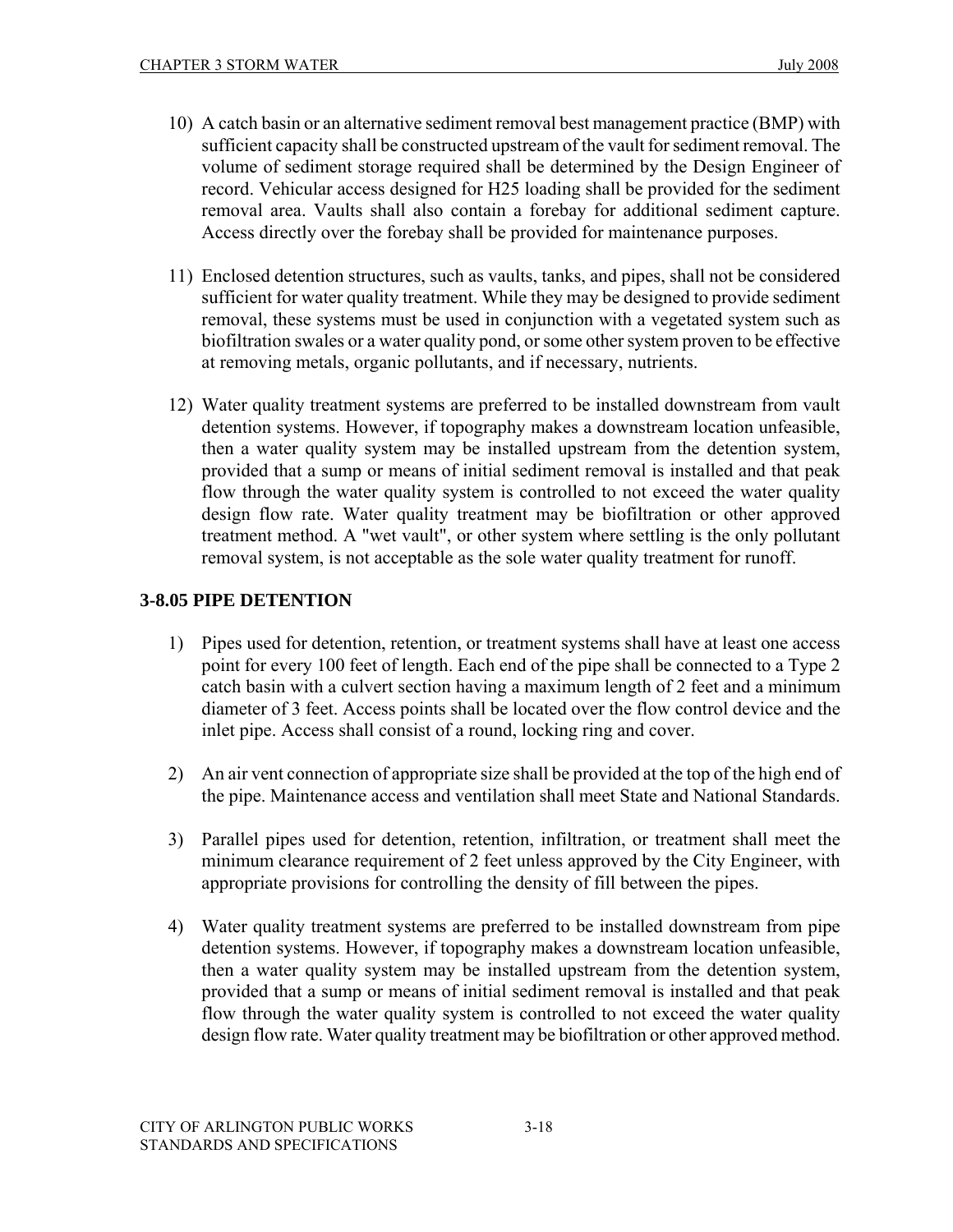#### **3-8.06 EMERGENCY OVERFLOW STRUCTURES**

- 1) Enclosed vaults and open detention, retention, and infiltration systems shall have emergency overflow structures that convey the maximum undetained design flow of the detention facility into the downstream drainage system without damage to any drainage facility. Overflow structures may be open channel spillways or closed conduit systems, but shall not be connected to or through the control structure. The emergency flow outfall shall bypass any biofiltration system.
- 2) If the structure is an open channel, it shall be designed as a broad crested weir, to pass the 100-year, 24-hour undetained post-development event. It shall be armored with quarry spalls that conform to *WSDOT/APWA Standard Specifications*, provided that larger material shall be used if necessary to prevent erosion from the maximum design flow. The quarry spall layer shall be at least one (1) foot thick and individual rocks shall not protrude more than three inches from that surface.
- 3) All detention ponds and vaults shall have an emergency overflow system (spillway or closed conduit) that supplements the design overflow. The emergency overflow elevation shall be 0.5 feet above the maximum design water surface elevation. The pond freeboard shall be a minimum of one (1) foot above the undetained 100-year flow through the emergency overflow. The preferred method to establish the spillway invert elevation in an open channel is a concrete curb or sill.

## **3-8.07 SEDIMENT TRAPS**

- 1) There shall be a separate sediment trap installed at the inlet of all stormwater detention and retention systems. The trap shall be designed such that the entire area is accessible by maintenance equipment. If the width across the top of the sediment trap is greater than 30 feet, an access road to the bottom of the sediment trap is required.
- 2) A control structure shall not be considered to perform the same function as a sediment trap.

# **3-8.08 WEIRS**

- 1) All weirs shall have a debris barrier installed directly upstream of the weir.
- 2) All weir wall structures shall be reinforced concrete on a reinforced concrete pad poured in place for 5 feet upstream and downstream of the weir wall. The concrete pad shall extend 1 foot in width to each side of the outside edge of the weir.
- 3) If a chain link fence is constructed directly over or adjacent to the weir structure, the chain link fence shall extend to within 2 inches of the top of the weir, to prevent unauthorized access to the facility. A bottom rail meeting *WSDOT/APWA Standards Specifications* shall be installed, extending a minimum of 5 feet horizontally from each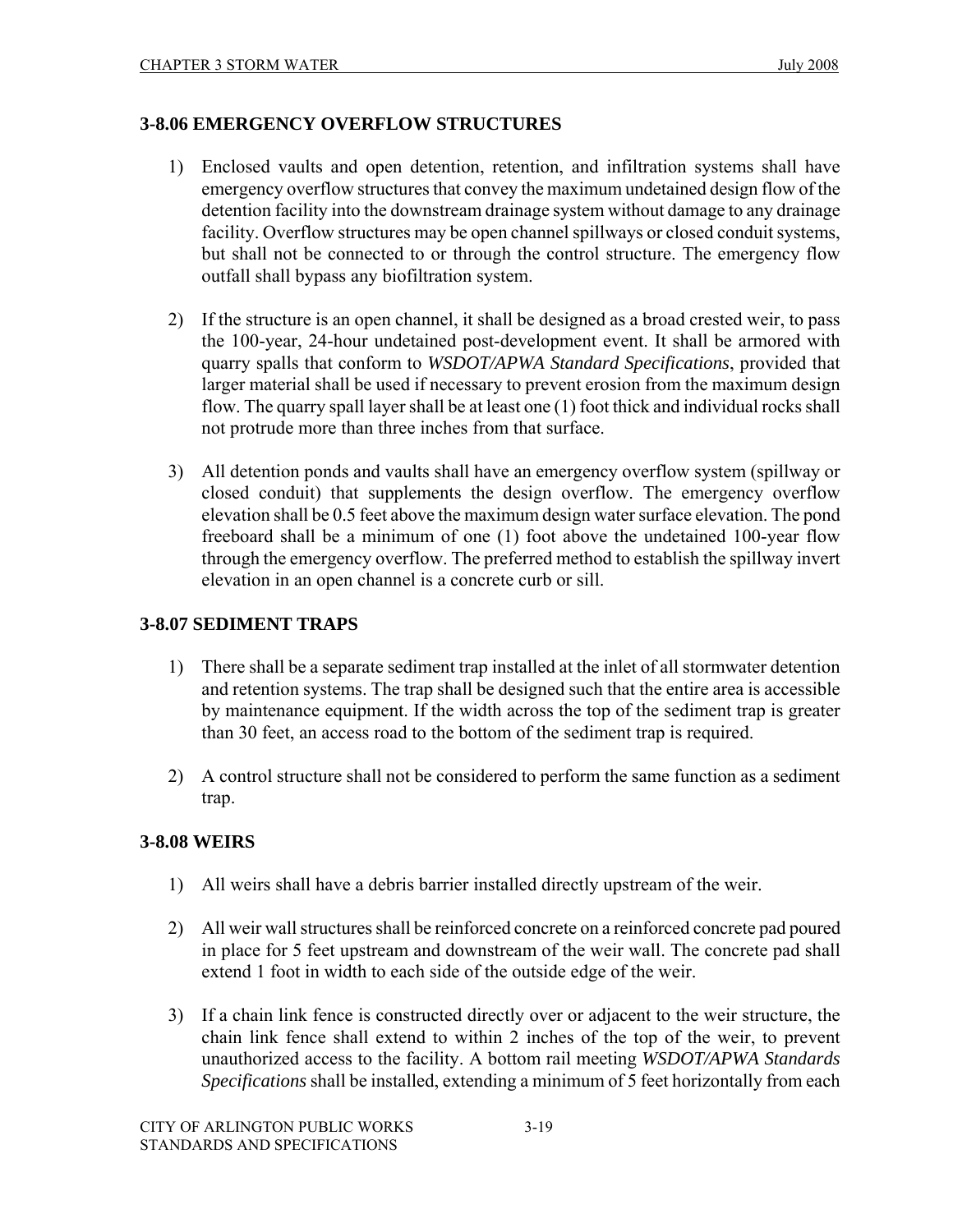edge of the weir.

- 4) All weirs shall be designed as sharp crested weirs using end contraction correction factors or other formulas approved by the City Engineer.
- 5) Metal weir plates shall be designed to be field adjusted, bolted, or otherwise fastened to the foundation, not embedded in concrete. Weir plate fasteners that allow field adjustment shall be used.

#### **3-8.09 VORTEX FLOW REGULATORS**

- 1) The vortex flow regulator control structure shall have a sediment trap and a spill-control device (oil-water separator, or equivalent as shown in Standard Detail SD-120) installed.
- 2) The vortex flow regulator shall be enclosed within a standard Type 2 catch basin or manhole for adequate access and protection from vandalism. Maintenance access shall be provided into the structure.
- 3) The vortex flow regulator shall be designed and constructed so that it is completely removable from the structure.
- 4) The vortex flow regulator system shall include a shear gate and an overflow, or some other method approved by the City Engineer that allows quick draining and cleaning of the detention facility.

# **3-9 INFILTRATION SYSTEMS**

#### **3-9.01 GENERAL**

- 1) A proposal to use a drainage infiltration system shall include a system design, feasibility analysis and discussion. The design shall be based on tests performed on the proposed infiltration site, infiltration criteria, site limitations, and requirements for the selected best management practice (BMP) from the *DOE Stormwater Management Manual*.
- 2) Large infiltration systems receive runoff from 5,000 square feet or more of impervious area.
	- The design report for a large infiltration system shall be prepared by a licensed Geotechnical Engineer, Engineering Geologist or Hydrogeologist. The report shall state whether the site is suitable for the proposed infiltration facility and recommend a design infiltration rate.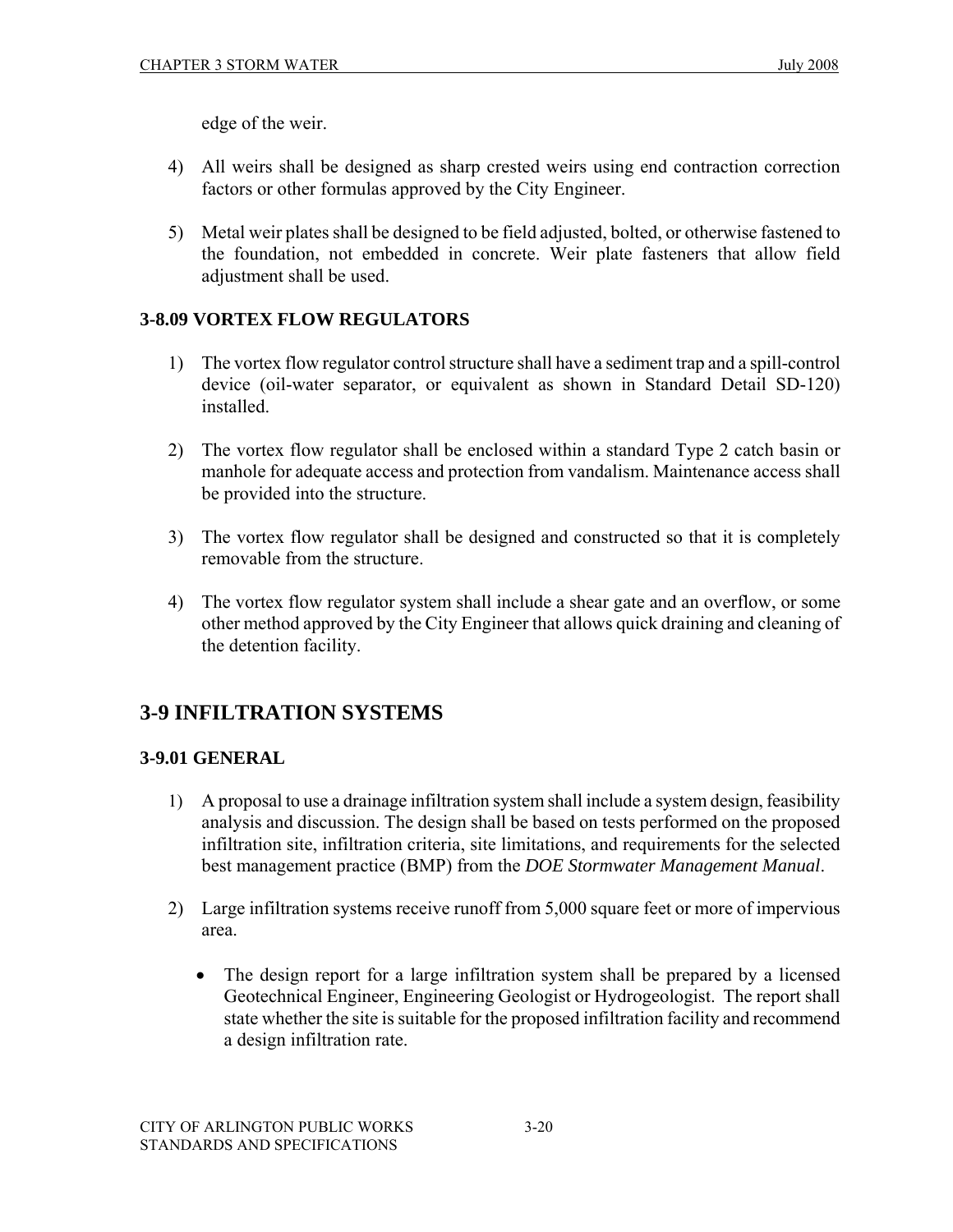- At least one soil log, boring, or test pit shall be provided for each 5,000 square feet of infiltration pond bottom area (plan view), with a minimum of two soil logs per infiltration facility.
- For trenches, at least one soil log per 50 feet of trench length shall be provided, with a minimum of two per trench.
- Each soil log shall extend a minimum of 6 feet below the bottom of the proposed facility, and shall describe the SCS/NRCS series of the soil, the apparent textural class of the soil horizon(s) through each zone.
- The location of the soil logs shall be noted on the plans and in the report.
- 3) Small infiltration systems receive runoff from less than 5,000 square feet of impervious area.
	- Infiltration trenches for roof drains may be designed and constructed per Standard Detail SD-140.
	- The elevation must be reported relative to the NAVD88 vertical datum.
	- Soil tests for small infiltration systems may be conducted by a licensed septic designer.

# **3-9.02 SOIL SAMPLING AND ANALYSIS**

- 1) The soil log shall note the estimated or measured high groundwater level. The location of the seasonal high groundwater table can be determined by field observation of static water elevation in borings, changes in soil moisture content, and/or changes in soil color such as mottling.
- 2) The location of impermeable soil layers or dissimilar soil layers shall be noted.
- 3) Soil samples shall be taken in each distinct layer and to a depth of 3 feet below the proposed bottom of the infiltration facility. The soil's texture class may be established using the USDA Textural Triangle and the percentages of silt, clay, and sand determined from analysis of the soil samples. Laboratory analysis of soil samples is encouraged.
- 4) Each design report shall contain a clear statement of the depth to the maximum seasonal high water table. If any doubt exists about the maximum seasonal high water table measurements, monitoring wells shall be dug and monitored during a period when the water table elevation is expected to be at a maximum; that is, over a winter. Monitoring of the water table over a winter season shall include an analysis of rainfall for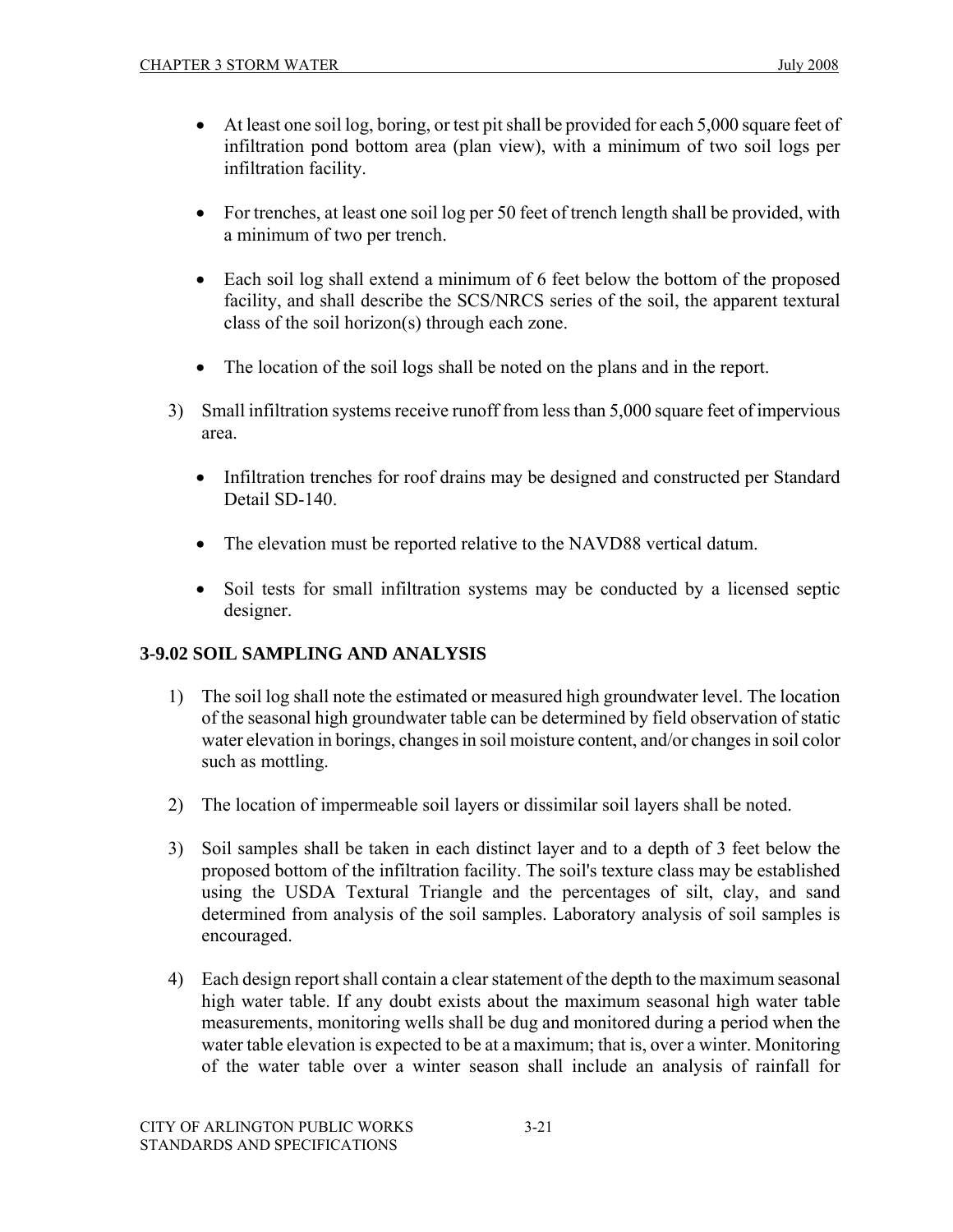comparison to normal amounts and conditions.

5) A groundwater mounding analysis shall be included with all large infiltration system designs when the depth to the seasonal high water table or low permeability stratum is less than 15 feet and the runoff collection area is more than 1 acre.

# **3-9.03 DESIGN**

- 1) The use of infiltration systems in fill soils is not allowed. Soils shall be natural, undisturbed, and permeable in nature.
- 2) Soils are suitable for infiltration if they meet all of the following requirements:
	- The soil infiltration rate is at least 0.5 inch per hour or 2 hours per inch;
	- The soil has less than 30 percent clay content; and
	- The soil has less than 40 percent silt and clay content.
- 3) For infiltration systems to provide water quality treatment, the runoff must infiltrate through at least 18 inches of soil that has a minimum cation exchange capacity of five (5) milliequivalents per 100 grams of dry soil. The soil's infiltration rate and cation exchange capacity shall be determined using the values given in Table III-3.1 of the *1992 DOE Stormwater Management Manual*. The texture class shall be determined using the USDA Textural Triangle. For large infiltration systems, the soil's infiltration rate and cation exchange capacity shall be determined using USEPA Method 9081.
- 4) The bottom of the infiltration facility shall be a minimum of 3 feet above the maximum seasonal high water table, bedrock, hardpan or an impermeable layer. This depth requirement may be reduced to a minimum of 2 feet above the maximum seasonal high water table or bedrock/hardpan/impermeable layer for single family roof infiltration systems where the impermeable area is less than 5,000 square feet.
- 5) All infiltration system locations are subject to the regulations of the Snohomish County Health District. The following setback requirements shall be met unless a licensed Geotechnical Engineer, Hydrologist, or other appropriate expert provides sufficient information to justify a setback reduction:
	- A minimum of 100 feet from wells.
	- A minimum of 30 feet from septic tanks or drainfields.
	- A minimum of 10 feet upslope from any structure, property line, and wetland or stream Native Growth Protection Area (NGPA).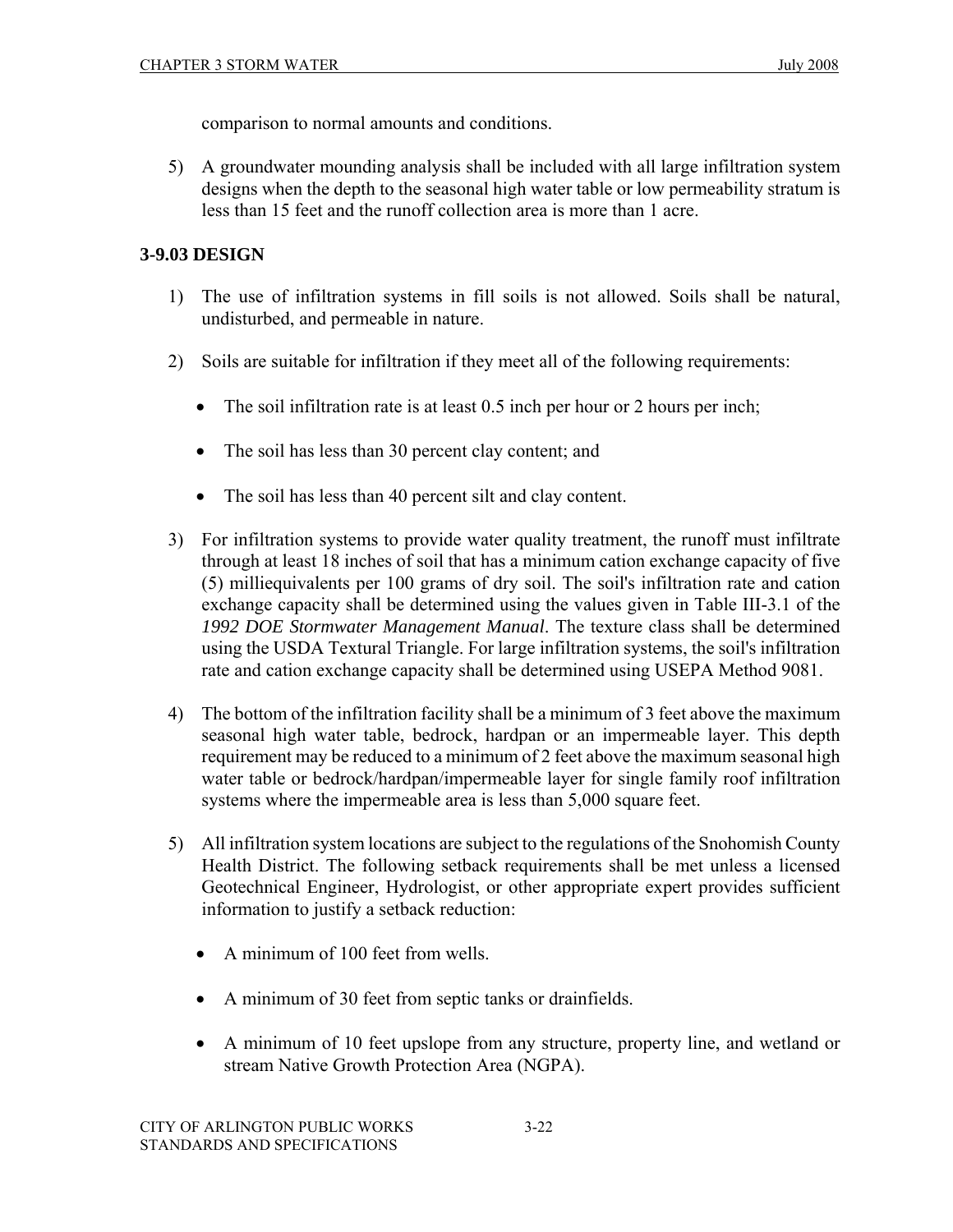- A minimum of 30 feet down slope or 100 feet up slope from any structure and at least 20 feet from an NGPA (large infiltration systems only).
- A minimum of 50 feet from any geologically hazardous area. Any design requirements or concerns related to steep slopes or other sensitive area impacts identified by a licensed Engineer shall be addressed in the soil study.
- Sufficient separation shall be provided between adjacent infiltration systems so that the respective lines of soil saturation do not intersect. Lines of saturation shall be assumed to slope away from the design maximum water elevation at 1.5 horizontal to 1 vertical.
- 6) The design infiltration rate shall be determined by infiltration testing, or analysis of soil logs, or a combination of testing and analysis.
	- When infiltration rate tests are used to provide an estimate of the saturated soil hydraulic conductivity, the maximum infiltration rates determined through these tests shall not be faster than those shown in the table in *DOE Stormwater Management Manual* for the given soil textural class.
	- The design infiltration rate shall not be higher than the measured infiltration rate. The appropriate factor of safety (4 minimum) shall be applied. Long term clogging with fines shall be reflected in the design infiltration rate.
	- When a project is located near the boundary between 1 or more soil units, the unit yielding the most conservative infiltration rate shall be used.
	- The design infiltration rate analysis shall address the influence of geometric hydraulic constraints, groundwater mounding, shallow water table and/or any impervious layer(s).
- 7) Slope restrictions depend on the infiltration BMP selected. Infiltration facilities are generally feasible on slopes up to 15%.
- 8) The following drainage area limitations shall apply for infiltration BMPs:
	- Infiltration basins 5 acres maximum.
	- Roof runoff infiltration/dispersion systems 5000 square feet of impervious area maximum.
- 9) The use of infiltration systems for runoff from single family residential buildings with less than 5000 square feet of roof area is encouraged. Large lots are encouraged to use a combination infiltration/dispersion system to handle the two (2) year storm with excess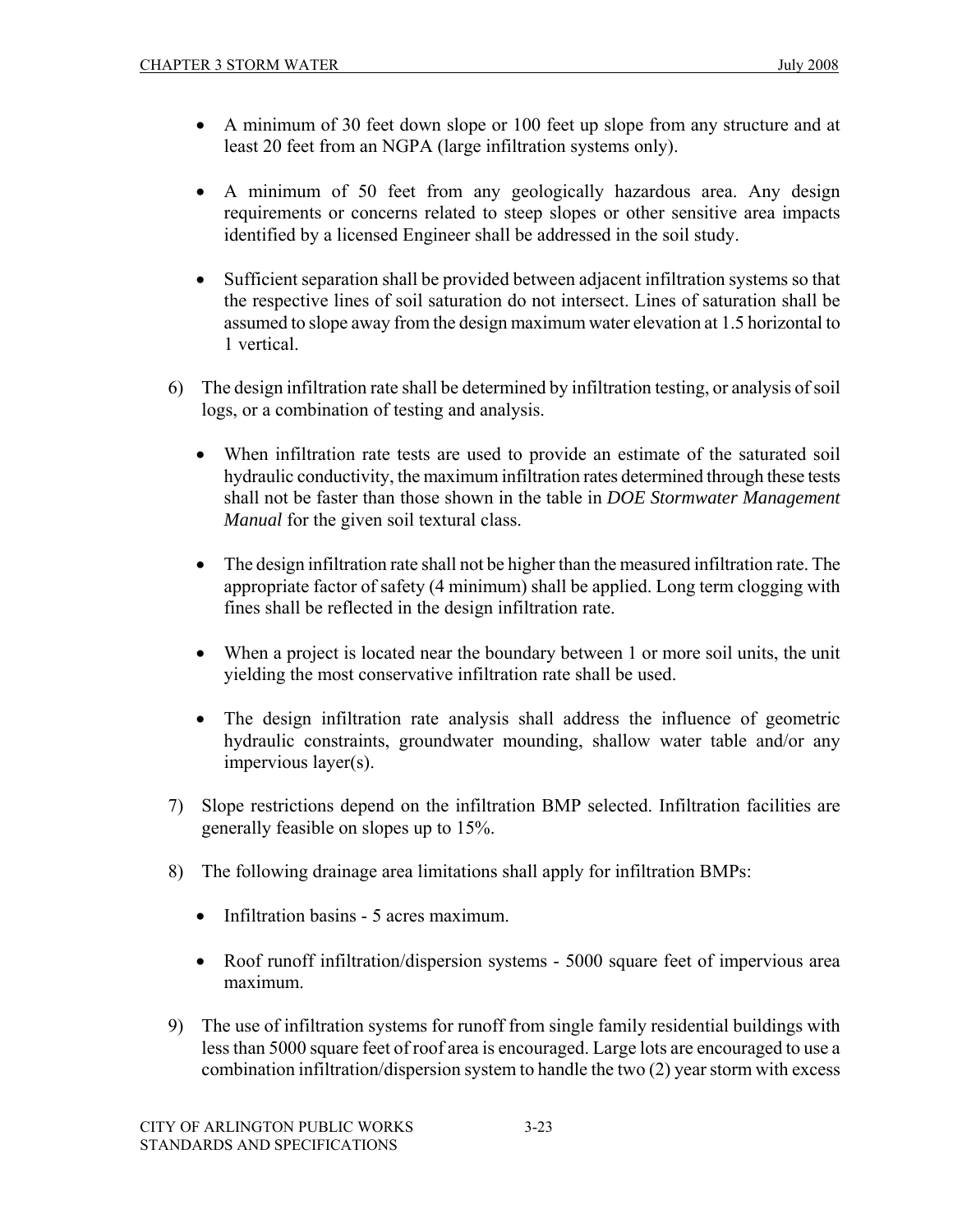runoff dispersion for larger storms, provided that no downstream structures exist and wetlands or buffers are available to receive the runoff.

10) Infiltration BMPs are sized using standard routing and modeling techniques. Stagestorage and stage-discharge relationships are developed through an iterative process, the final infiltration facility size and geometry is determined by routing the appropriate design storm(s) through the facility. Darcy's law of ground water movement shall be used to determine the flow rate and stage discharge table.

# **Darcy's Law:**  $Q = (f)(i)(As)$

Where:

- **Q** = flow rate at which runoff is infiltrated
- $f =$  soil infiltration rate (including minimum safety factor of 4)  $*$
- **i** = hydraulic gradient (set equal to one)
- **As** = surface area available for infiltration (not cross-sectional area)
	- \* *The infiltration rate is determined from the soil texture class or soil test.*

# **3-9.04 CONSTRUCTION**

- 1) Construction plans shall specify the construction sequence for the infiltration BMP. Compaction of soil and later redevelopment is not allowed as the design is based on natural soil in the original location. Vehicles shall not be driven over the infiltration area during construction.
- 2) When constructing infiltration basins, the initial basin excavation shall be carried to within one (1) foot of the final elevation of the basin floor. Final excavation to the finished grade shall not be initiated until all disturbed areas in the watershed have been stabilized or protected. After the final grading is completed, the basin floor shall be deeply tilled using rotary tillers or disc harrows to provide a well aerated, highly porous surface texture.
- 3) Specifications for basin construction shall state the earliest point in the construction process when storm drainage may be directed to the basin. Details for bypassing the facility until it is operational shall be provided. Infiltration BMPs shall not be put into use until the drainage areas that contribute runoff to the facility have been adequately stabilized. Infiltration systems must be protected from sediment deposition at all times, especially during the plat build out phase.

# **3-9.05 MAINTENANCE**

A plan for maintenance and/or replacement of the infiltration BMP is required. For an infiltration trench BMP, inspection and/or monitoring reports shall be provided.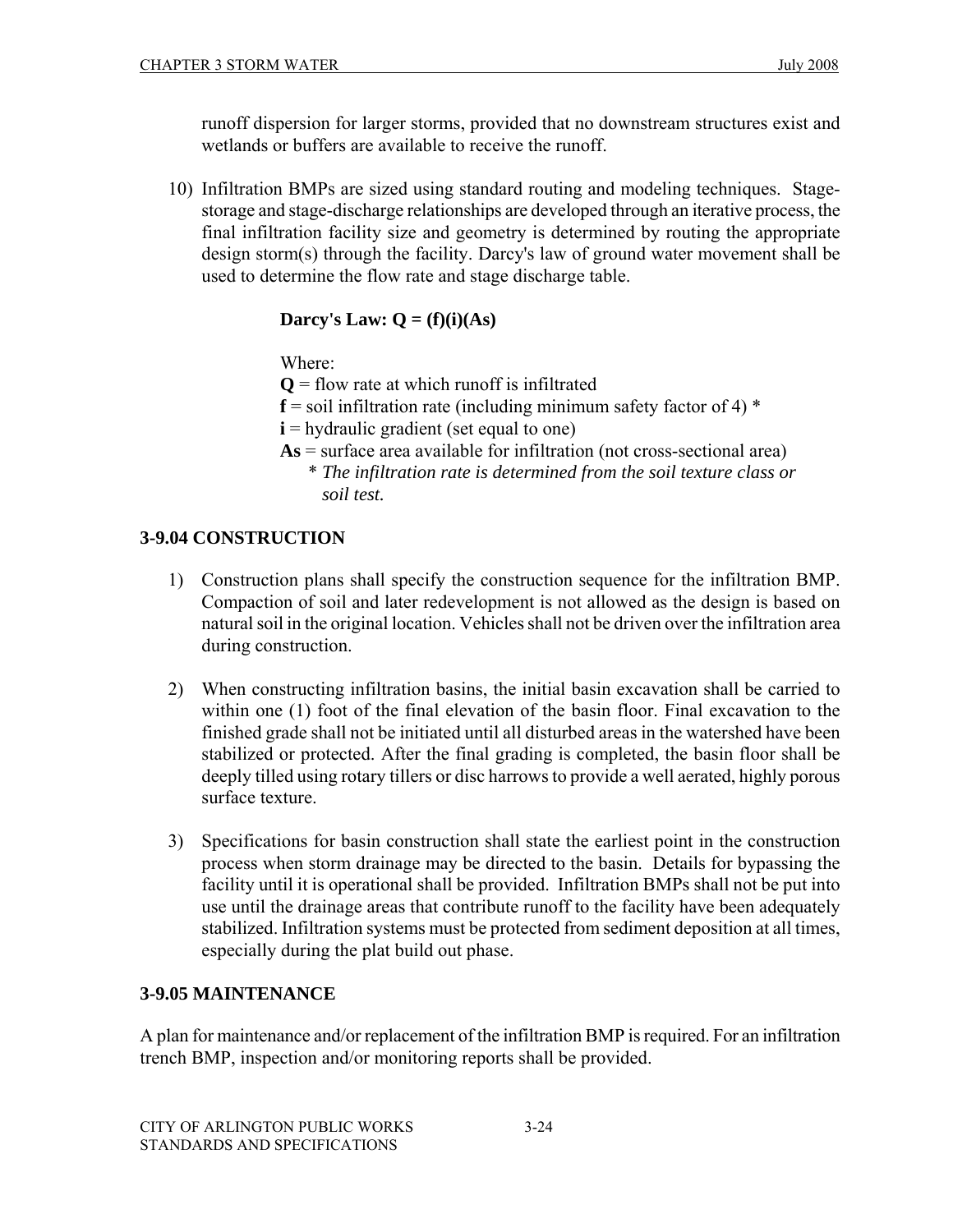# **3-10 FLOW DISPERSAL SYSTEMS**

The primary purpose of a level spreader trench is to diffuse concentrated runoff and release it onto large areas stabilized by existing vegetation. Level spreaders may be used to disperse the outflow from detention facilities when a downstream conveyance system is not present.

## **3-10.01 LEVEL SPREADER TRENCHES**

- 1) Level spreader trenches shall be constructed a minimum of 20 feet upstream from any adjoining downstream property.
- 2) Level spreader trenches shall be constructed of a grass swale and 4 inch drain rock or a level steel plate embedded in reinforced concrete. No wood structures shall be allowed.
- 3) A minimum of 10 feet of drain rock shall be laid downstream of the level spreader trench.
- 4) Level spreader trenches shall only be used on slopes 5% or less.
- 5) Downstream easements are required when the level spreader is closer than 20 feet to the downstream property line and whenever sheetflow patterns originally existed.

#### **3-10.02 BUBBLE–UP SPREADERS**

For runoff from roof areas larger than 700 square feet, a bubble-up spreader may be used.

# **3-11 WATER QUALITY SYSTEMS**

- 1) Water quality systems are discussed in detail in the *DOE Stormwater Management Manual*, Volumes I-IV.
- 2) Biofiltration facilities to provide water quality treatment include biofiltration swales and vegetated filter strips. Biofiltration swales are specially designed vegetated channels for treating concentrated flow, while filter strips are vegetated areas for treating unconcentrated sheet flow.
- 3) Biofiltration facilities that provide stormwater treatment for private development are required to be placed in separate tracts, and shall not be located in the public right-ofway. While these channels may provide pollutant removal, they are not a substitute for required stormwater treatment systems such as biofilters.
- 4) Water quality treatment systems shall not be part of any conveyance system where the peak flow is uncontrolled.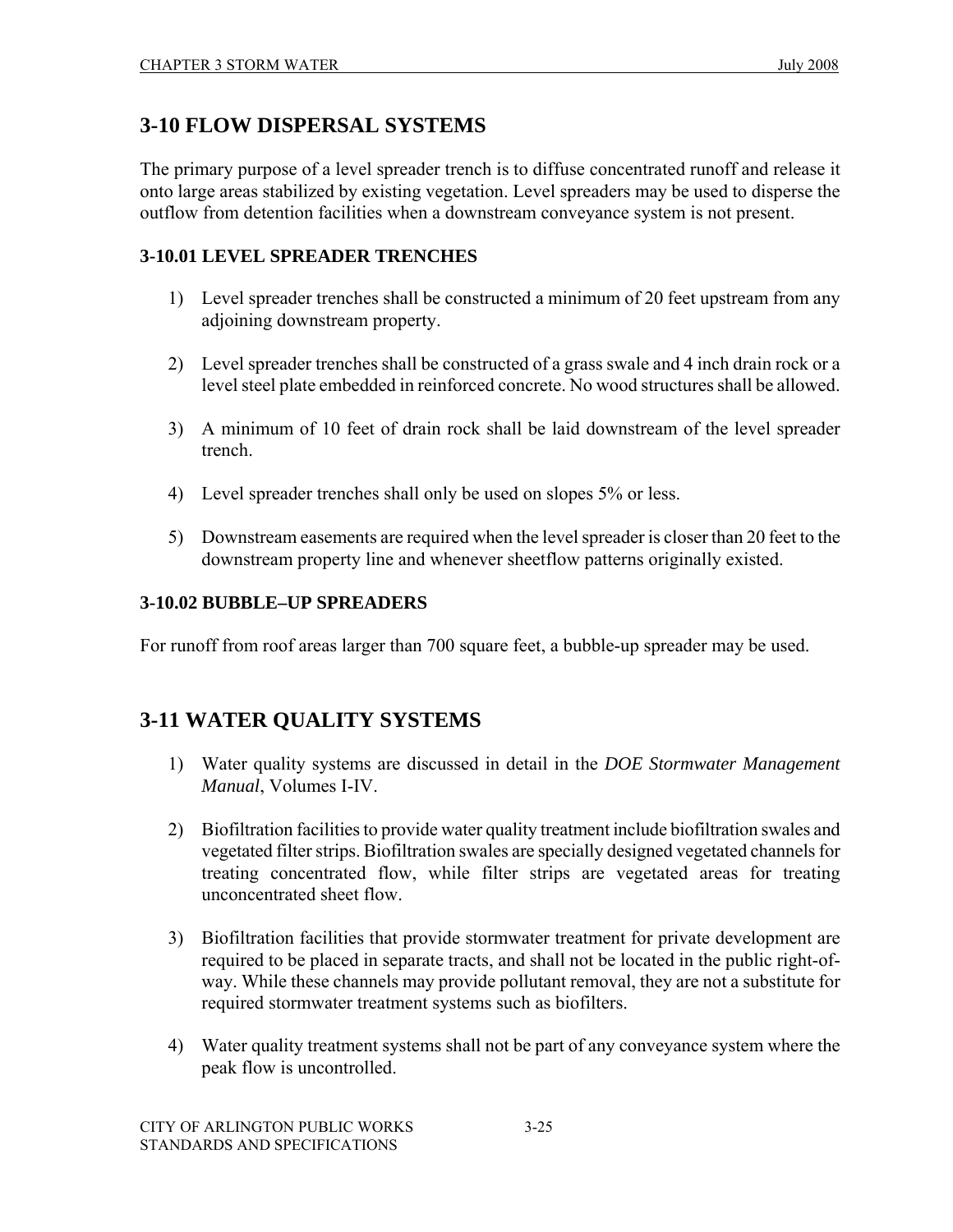5) Systems requiring periodic replacement of filter media may be used in drainage systems located outside the public right-of-way. Use of these systems within the public right-ofway is allowed if approval is granted by the City Engineer.

# **3-11.01 DESIGN**

Design shall be based on hydraulic residence time, calculated by using the Manning Formula method. If not all of the stormwater treated in a biofilter enters at the same location, the design hydraulic residence time shall be the flow weighted average hydraulic residence time.

- 1) Biofilters shall be designed to receive flows no greater than the design flow rate. Flows exceeding the design flow rate shall bypass the biofilter. In cases where the City Engineer determines that bypass is not feasible, biofilters shall be designed and constructed in accordance with all standards and code requirements for both biofilters and conveyance systems. Additional exceptional design parameters may be required.
- 2) If flow is introduced to biofilters through curb cuts, the cuts shall be a minimum of 12 inches wide.

# **3-11.02 CONSTRUCTION**

- 1) Biofilters shall be sodded and over-seeded. Examples of vegetation mixes are provided in the *DOE Stormwater Management Manual* of Western Washington. Vegetation shall be permanently established in biofilters before stormwater runoff is allowed to flow through them.
	- Biofilters with grades greater than 2% shall be over-seeded with water tolerant grasses.
	- Biofiltration swales with slopes of 2% and less shall be over-seeded with both watertolerant grasses and emergent wetland vegetation.
- 2) Level spreaders shall be installed at a minimum of every fifty feet in biofiltration swales. If the swale is terraced, additional spreaders are required at the top and base of each terrace. If the terrace exceeds a vertical drop of 0.5 foot or a 1:1 grade drop of 1.0 foot, a concrete sump box is required at the base with a level spreader at the downstream lip of the box. Otherwise, a 4 foot long strip of 4- to 8-inch rock shall be placed immediately below the terrace.
- 3) Swales shall be constructed as follows:
	- Overexcavate the swale 8 to 12 inches and install 4 to 8 inches of compacted, amended topsoil and 4 inches of turf sod on the topsoil.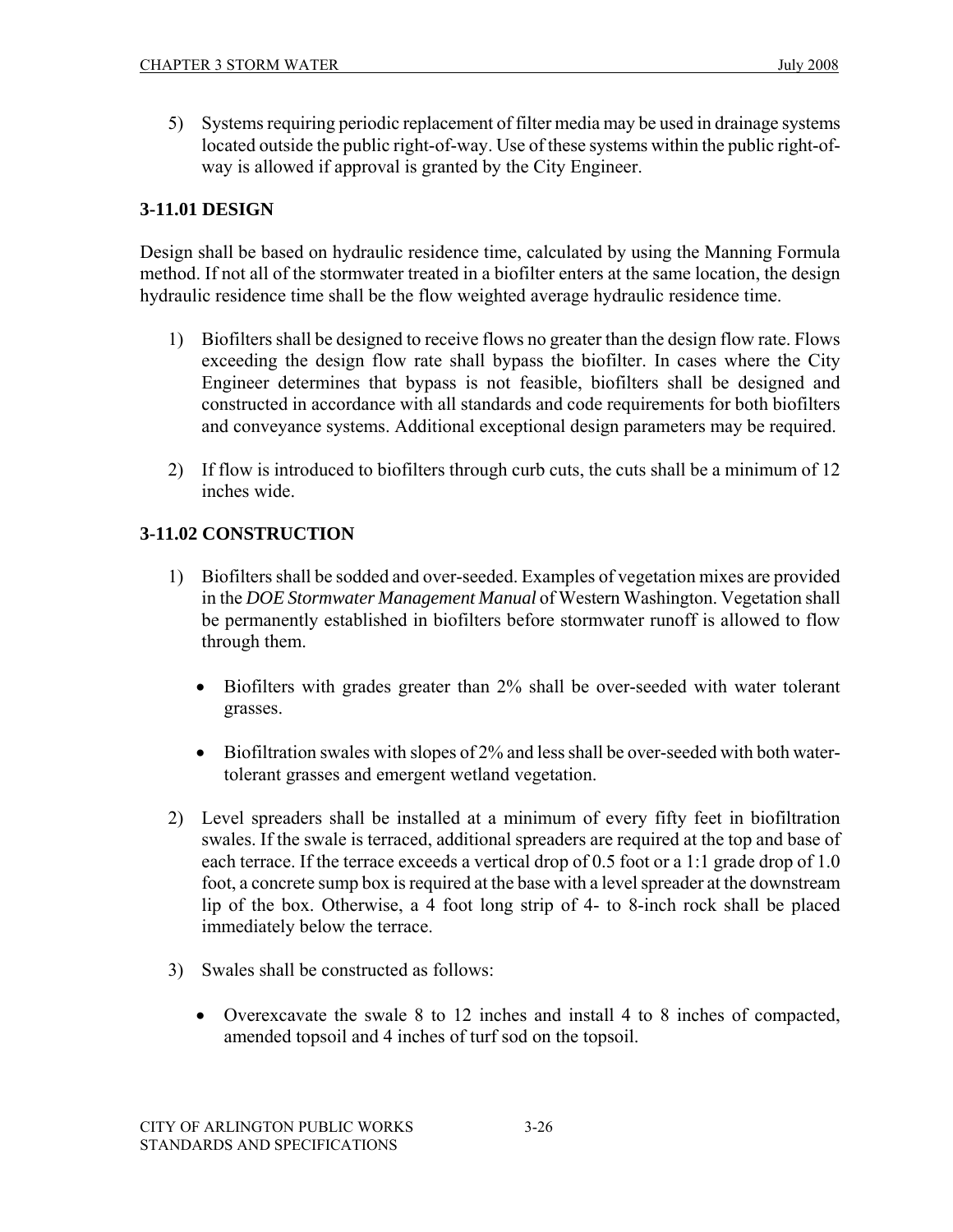- Topsoil and turf shall extend at least one (1) foot above the design water surface and shall cover the entire bottom of the swale.
- The top of sod shall be two (2) inches below the invert of the inlet and outlet pipes.
- No wood is allowed.

# **3-12 DRAINAGE EASEMENTS**

- 1) Public drainage easements shall be a minimum of 10 feet wide for maintenance and access of pipes located outside of the public right-of-way which convey runoff from public streets or other facilities. See Standard Detail SD-130.
- 2) Where possible, pipes shall be located in the center of the drainage easement, but in no case shall a pipe be closer than five feet to a property line.
- 3) Where possible, drainage easements shall be contained on one lot, and not bisected by a lot line.
- 4) Shared private pipes must be located within private drainage easements.
- 5) Easements for downspout roof drains, yard drains, and footing drains are not required unless these systems are shared by more than one property owner.

# **3-13 OPERATION AND MAINTENANCE**

All stormwater facilities shall be maintained in accordance with the adopted *DOE Stormwater Manual*, the O&M manual in the drainage report prepared by the Design Engineer during the project review process, the City of Arlington Stormwater Utility policy approved by the City Council, the City Stormwater Comprehensive Plan, and the provisions provided herein.

Projects within the City of Arlington are eligible for a Stormwater Utility Credit for stormwater service customers who construct and maintain systems according to the adopted *DOE Stormwater Manual*. This credit is an ongoing reduction in the stormwater utility fee. The Stormwater Utility is outlined in Ordinances No. 1395 and 1396.